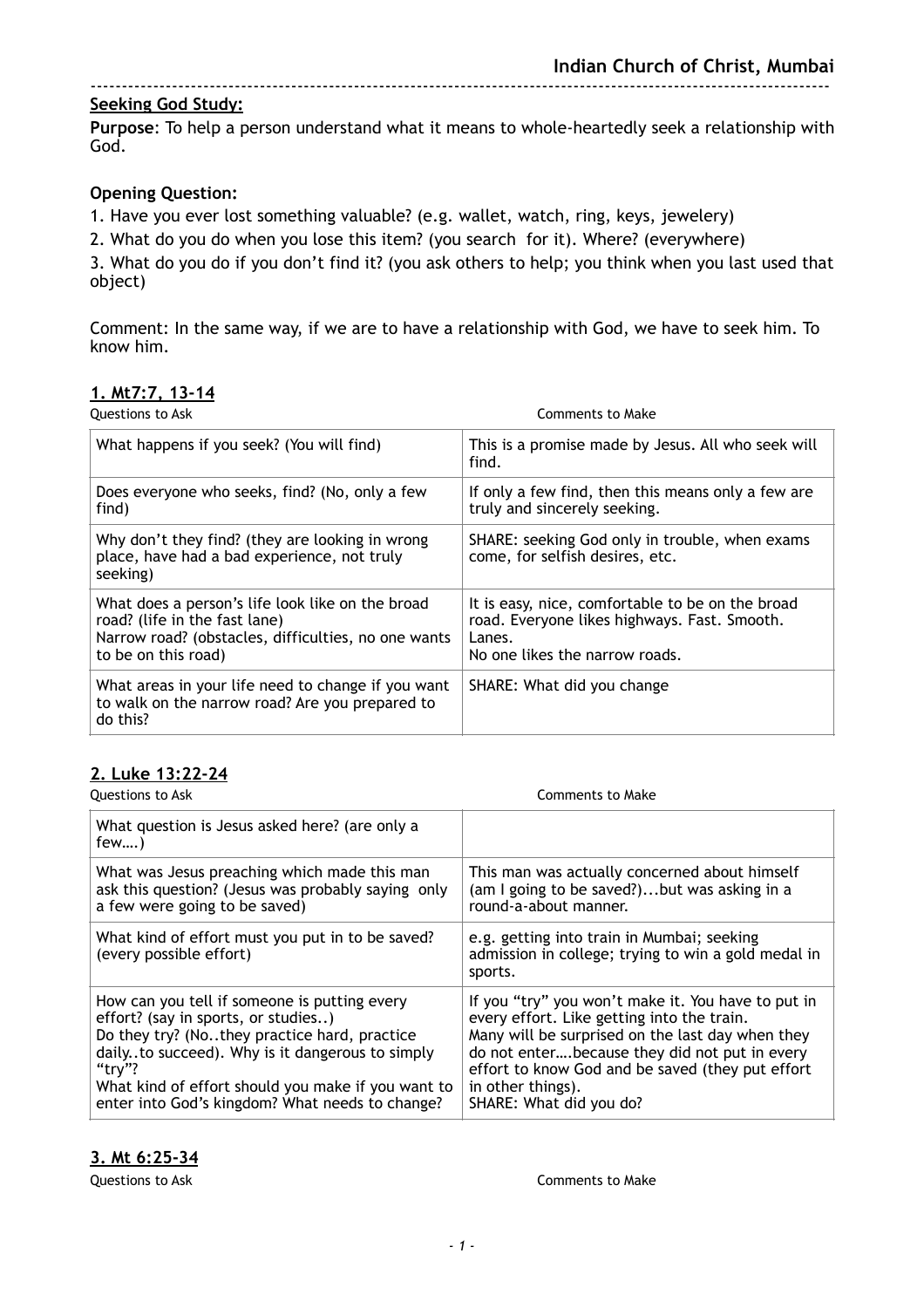| What do we worry about today? (Food, drink,<br>clothes)                                                                                                                                                                                                                                              | Jesus says 3 times in this passage "Do not worry"                                                                                                                                                                                                                                                                                                    |
|------------------------------------------------------------------------------------------------------------------------------------------------------------------------------------------------------------------------------------------------------------------------------------------------------|------------------------------------------------------------------------------------------------------------------------------------------------------------------------------------------------------------------------------------------------------------------------------------------------------------------------------------------------------|
| Why do we worry? (we don't trust that God will take<br>care of us, we don't see examples of others trusting<br>in God; all around us people are running after<br>money, success, promotions, etc)<br>What does it mean to be of "little faith"? (not<br>trusting God)                                | God takes care of the birds. Everyday. You are<br>more valuable to him then birds.<br>Solomon (the richest king) was dressed in fine<br>robes. The very best. Yet God makes the flowers<br>of the field more beautiful. Every day.                                                                                                                   |
| What distracts you from seeking God first? (family,<br>friends, job, studies, social life)<br>What should be your first priority?                                                                                                                                                                    | SHARE: How you were distracted.<br>(Don't allow things to distract you)                                                                                                                                                                                                                                                                              |
| v33 What promise is made here? (God will meet all<br>your needs, not wants). He will take care of you.<br>For this promise to be fulfilled, what must you do?<br>(seek God first).<br>What does this mean? (to make time to study the<br>Bible, come to the meetings, make new friendships,<br>etc). | Seeking God's kingdom should be #1 priority in<br>your life<br>(explaina Kingdom is where the King is the<br>ruler. He rules over his subjects, he takes care of<br>them.<br>God's kingdom is not a physical place it is the<br>people who have put God as #1 in their life.<br>Where He is their King). Seek those people for<br>whom God is $#1$ . |
| What does "righteousness" mean? (Being right with<br>God)                                                                                                                                                                                                                                            | SEEK to be right with God. Put him first                                                                                                                                                                                                                                                                                                             |
| What changes should you make in order to make<br>God's kingdom and his righteousness a #1 priority in<br>your life?                                                                                                                                                                                  |                                                                                                                                                                                                                                                                                                                                                      |

# **4. Matt 13:44-46**

| Questions to Ask                                                                                                       | Comments to Make                                                                                                                        |
|------------------------------------------------------------------------------------------------------------------------|-----------------------------------------------------------------------------------------------------------------------------------------|
| What is the kingdom of heaven compared to?<br>(Treasure and pearl of great value)                                      | One was not seekinghe stumbled on the<br>treasure.<br>The merchant was looking. Which one describes<br>you?<br>SHARE: How did you find? |
| How did the 2 people react when they found?<br>What did they do?                                                       | Finding God is like finding a great treasure or a<br>pearl of great value. You will know when you find.                                 |
| Are you willing to sacrifice your time, energy,<br>money, etc to get hold of God? Will you be joyful<br>in doing this? | A relationship with God and being in his kingdom is<br>worth everything. God wants you to find him.                                     |

### **5. Acts 8:26-39**

| Questions to Ask                                                                                                                                                                                                                                                                                                                         | Comments to Make                                                                                                                                                                         |
|------------------------------------------------------------------------------------------------------------------------------------------------------------------------------------------------------------------------------------------------------------------------------------------------------------------------------------------|------------------------------------------------------------------------------------------------------------------------------------------------------------------------------------------|
| Was this Ethiopian man an important person? (Yes,<br>Finance minister, in charge of all the money)                                                                                                                                                                                                                                       | In those days, eunuchs were trusted men who<br>served the Queen. They were loyal to her. They<br>were trusted.                                                                           |
| How can you tell he was serious about his<br>relationship with God? What qualities did he have?<br>Where was he seeking God v32? (in the Scriptures)<br>Do you have your own Bible? (Give advice on where<br>to get one)<br>What does he do when Philip explains about Jesus<br>to him? (eagerly accepts the message, gets<br>baptized). | Busy man yet willing to travel a long distance,<br>made time for God, humble, needed a disciple's<br>help, was studying the Bible even after he finished<br>worshipping, he obeyed, etc. |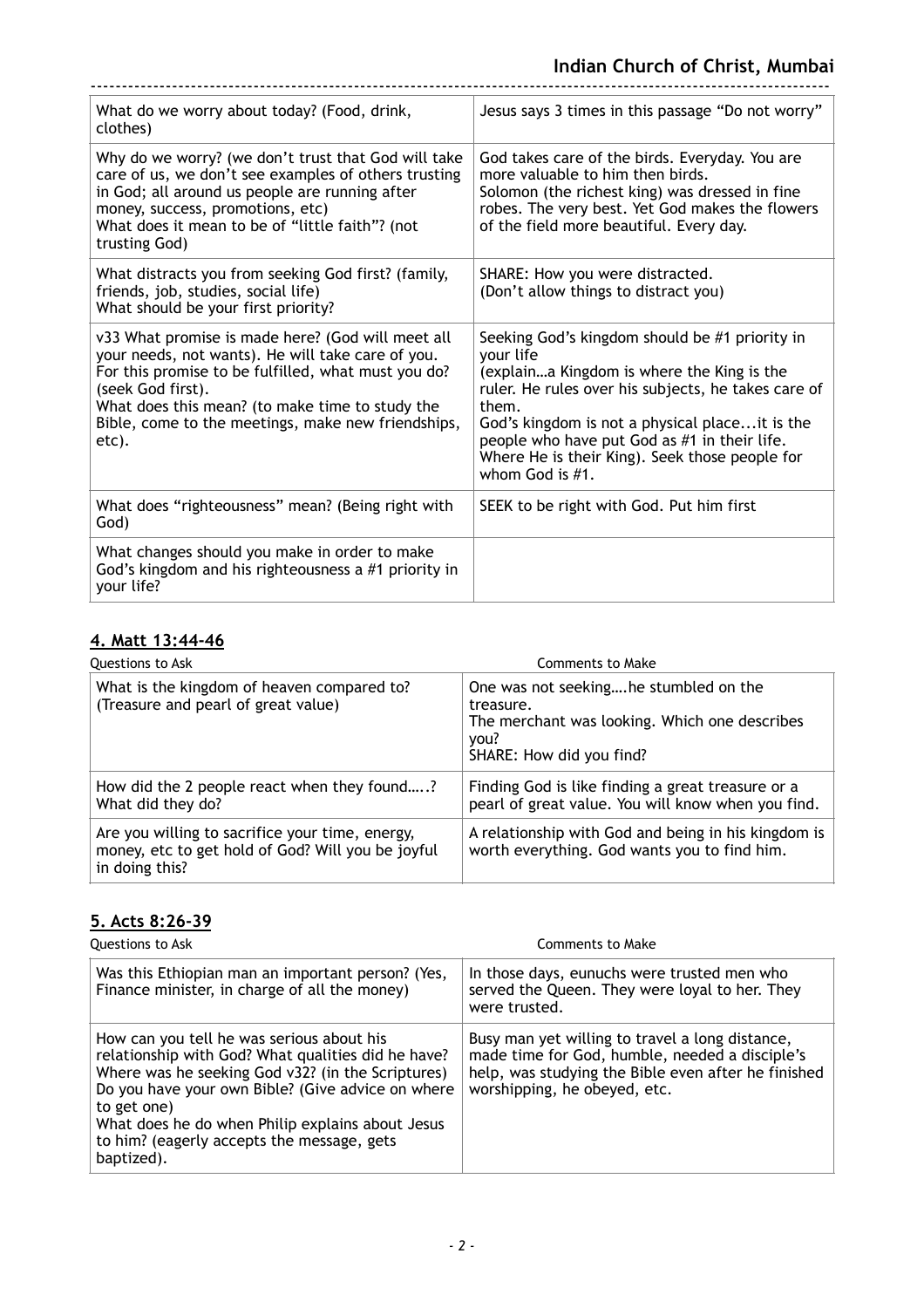| SHARE: what did you do? |
|-------------------------|
|                         |
|                         |

## **Scripture Memory: Matt 6:33**

Other Scriptures to read for Home Work: Jer 29:10-13 Heb 11:6 2 Chr 15:1-4

**Pray: Set up date and time for the next study.**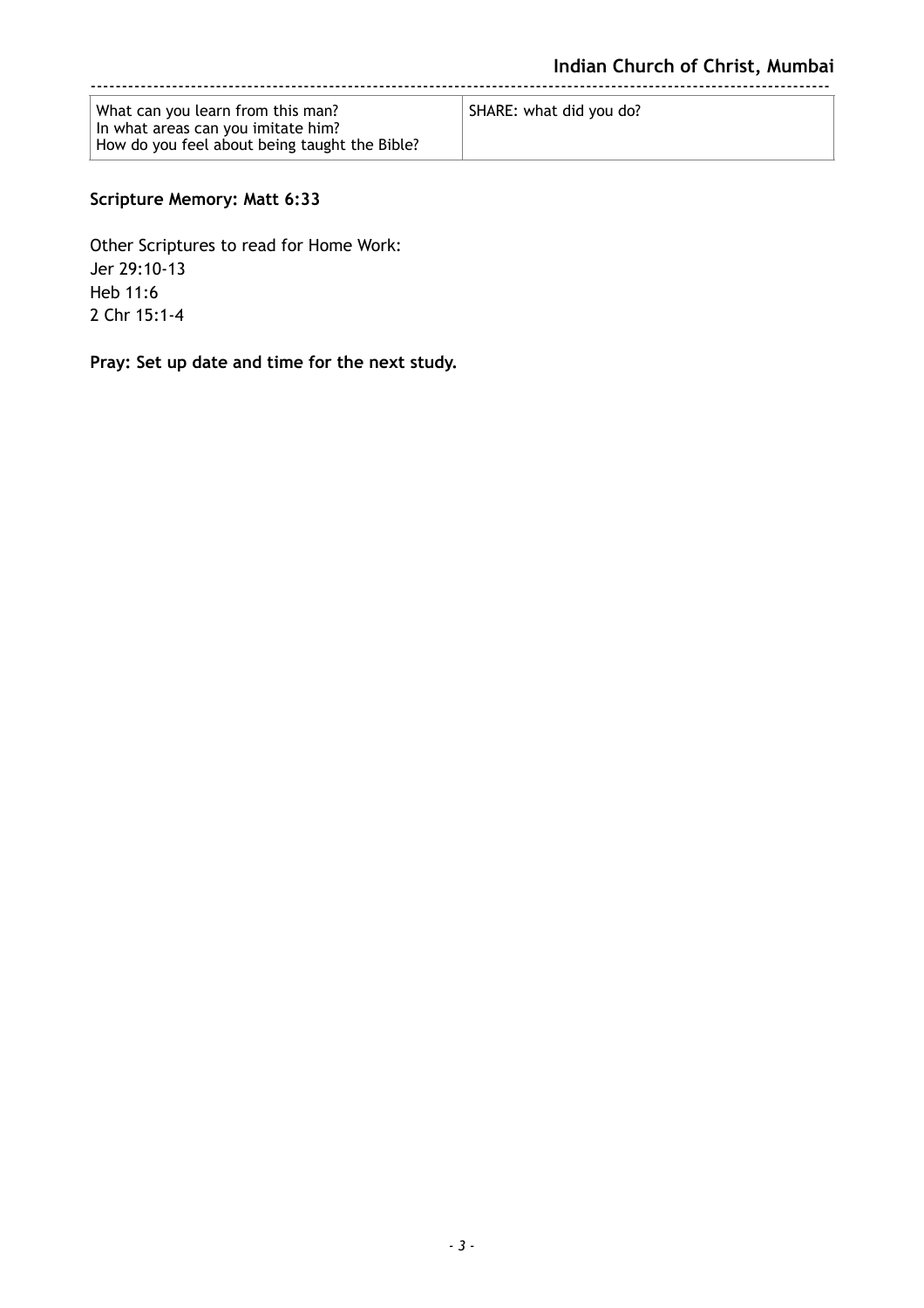**Purpose**: To help a person accept the Bible as God's Word and to trust it completely (instead of one's feelings, or emotions, or experiences, or family traditions, or other people's opinions). To hold the Bible as the true standard upon which you live your life.

#### **Opening Question:**

1. From the "Seeking God" study, what changes have you made in putting God's kingdom and his righteousness first?

#### Comment:

1. If you want to learn about Geography, which book would you learn from? (Geography). History? Maths? So to know and learn about God, we go to the Bible. There is no other book which says - This is what the Lord says. Or Hear the Word of God…. Or God said…. or God spoke to (Moses, Abraham, David, etc).

2. The Bible consists of 66 books, 39 in the OT, 27 in the NT. It was written by over 40 authors on 3 different continents over a period of 1500 years.

3. Even though it was written by different people who lived at different times, yet it is consistent from the beginning to end. Men wrote the Bible but God told them what to write (inspired by the Holy Spirit).

4. The Bible is a love story about God and man. A love letter. God's love to his people.

5. The message of the OT is "Someone is coming". A Messiah. A Saviour. The 4 Gospels tell us that THAT SOMEONE has come (All about Jesus). The rest of the NT (Acts to Rev) tell us that Jesus is coming again.

#### **1. 2 Tim 3:16-17**

| Questions to Ask                                                                                                                                                               | <b>Comments to Make</b>                                                                                                                                                                                           |
|--------------------------------------------------------------------------------------------------------------------------------------------------------------------------------|-------------------------------------------------------------------------------------------------------------------------------------------------------------------------------------------------------------------|
| How much of Scripture is from God? (ALL)<br>How are the scriptures useful to us? (4 areas)<br>What are we doing right now? (teaching)                                          | We cannot accept only certain portions which we<br>like. And ignore the portions which are<br>challenging.<br>(Hotel Menu illustration)                                                                           |
| What is a rebuke? (a strong form of correction)<br>Has anyone ever rebuked you using the Bible?                                                                                | (Small child playing with fire illustration)<br>SHARE: In life, people yell, shout, slap, hit when<br>they are angry at us. We get angry, mad. But when<br>someone uses God's word to correct / challenge us,     |
| Have you trained for anything in life? What did you<br>do?<br>What do you understand by "training in<br>righteousness"                                                         | it makes a big difference because God is speaking<br>to us.<br>The Bible trains you how to be right with God.<br>(Athletes training for medal illustration)                                                       |
| If you allowed the Bible to train you, how would<br>your life look like?                                                                                                       | SHARE: How your life changed.                                                                                                                                                                                     |
| What does it mean to be "thoroughly<br>equipped" (You don't need anything else. If you<br>want to live a righteous life filled with good deeds,<br>all you need is the Bible). | Many people go for years to a seminary to learn<br>how to become priests. You don't need to do that.<br>All you need is the Bible.<br>RAMBO illustration (one-man army) for men<br>RECIPE illustration for women. |
| Do you believe that the Bible is God's word?                                                                                                                                   |                                                                                                                                                                                                                   |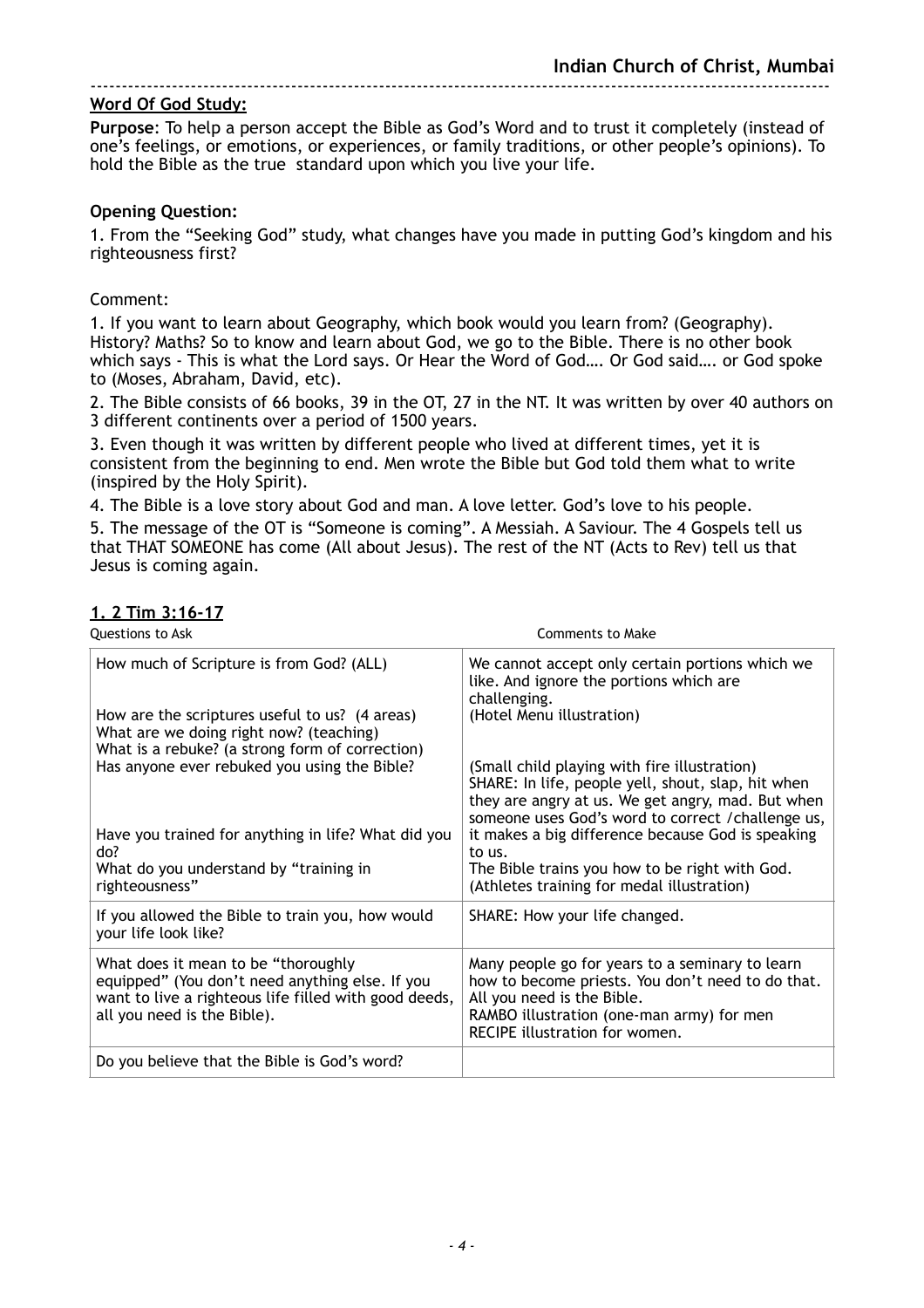| 2. Heb 4:12-13                                                                                                                                                                                                 |                                                                                                                                                                                                                                          |
|----------------------------------------------------------------------------------------------------------------------------------------------------------------------------------------------------------------|------------------------------------------------------------------------------------------------------------------------------------------------------------------------------------------------------------------------------------------|
| Questions to Ask                                                                                                                                                                                               | <b>Comments to Make</b>                                                                                                                                                                                                                  |
| So the Bible is "dead" and "inactive"? No.<br>What does it say? (living and active)<br>What does this mean?                                                                                                    | Even though it was written 100s of years ago, it<br>still has the power to change people's lives<br>today.                                                                                                                               |
| What is the Bible compared to? (A sword that is sharp<br>on both sides)<br>(very difficult to separate marrow from boneor soul<br>from spirit - they are inter-twined). Yet the Bible can<br>separate the two. | The Romans invented the short, double-edged<br>sword. They were very effective in battle<br>(against other armies that used long swords<br>sharp on only one side). They were the<br>dominant power at this time.                        |
| Where does the Bible penetrate to? (The heart).                                                                                                                                                                | The Bible tells us what is inside our heart. It<br>judges the thoughts and attitudes of the heart.                                                                                                                                       |
| If someone comes against you with a sword what will<br>you do? (Fight back, run away)                                                                                                                          | People do this when approached with the truth<br>of God's wordthey get defensive, they argue<br>or run away. But if a doctor comes to you with<br>a scalpel to perform an operation you would<br>not run away.                           |
| Why is it good for the Bible to cut? (It cuts the bad<br>out)                                                                                                                                                  | Surgeon's scalpel illustration.                                                                                                                                                                                                          |
| Is it going to hurt? (Yes)<br>Is the operation necessary? (Yes)<br>Do you want the Bible to help cut the bad out from<br>your life?                                                                            | SHARE: About when you studied the<br>Biblewhat was in your hearthow the Bible<br>(and bro/sis) helped you.                                                                                                                               |
| What is going to happen on the last day? (We have to<br>give a full account of our life to God. Cannot hide<br>anything).<br>What will happen if we refuse to listen to God's voice?                           | God knows everything. Our hidden thoughts<br>and desires. Imagine if your thoughts were<br>projected on a big TV screen, how would you<br>feel? We cannot hide from God. Even when we<br>are alone, he sees what we are doing, thinking. |

#### **3. Jn 8:31-32**

**Questions to Ask** Comments to Make

| Who is Jesus speaking to here? (Believing Jews)                                                                                                                                                                                                                                                                                                                      | These are Jews who believed that Jesus<br>was the Messiah.                                                                                                                                                                 |
|----------------------------------------------------------------------------------------------------------------------------------------------------------------------------------------------------------------------------------------------------------------------------------------------------------------------------------------------------------------------|----------------------------------------------------------------------------------------------------------------------------------------------------------------------------------------------------------------------------|
| What does Jesus tell them? (Only if they hold/obey his<br>teaching, they are really his disciples).                                                                                                                                                                                                                                                                  | Intellectual belief is not enough. Today<br>millions of people believe in Jesus. But<br>very, very few hold/obey his teachings.                                                                                            |
| According to this Scripture, how does Jesus define a<br>disciple of his? (One who holds/obeys his teaching).<br>Where are the teachings of Jesus found? (Bible)<br>If you don't read the Bible, can you know the teachings?<br>(No)<br>If you don't know the teachings, can you obey them? (No)<br>If you are not obeying the teachings, are you a disciple?<br>(No) | You must spend time building your<br>relationship with God. Connecting with<br>him. DAILY reading and studying the Bible<br>will help. God speaks to you. Share what<br>you learn. Ask questions. Put it into<br>practice. |
| What happens when you put Jesus' words in to practice?<br>(You know the truth).<br>What does knowing the truth do to you? (sets you free).<br>Sets you free from what? (from sin, from tradition, from<br>man-made rules, from guilt, from hurt, from your old way<br>of living).<br>What are some areas in your life you want to be set free<br>from?               | Only after obeying you get to know the<br>truth.<br>SHARE:<br>How your life changed when you came to<br>know the truth about Jesus.<br>How Bible Study has changed your life.                                              |
| How can you tell is someone is a disciple of Jesus?                                                                                                                                                                                                                                                                                                                  | They OBEY the teachings.                                                                                                                                                                                                   |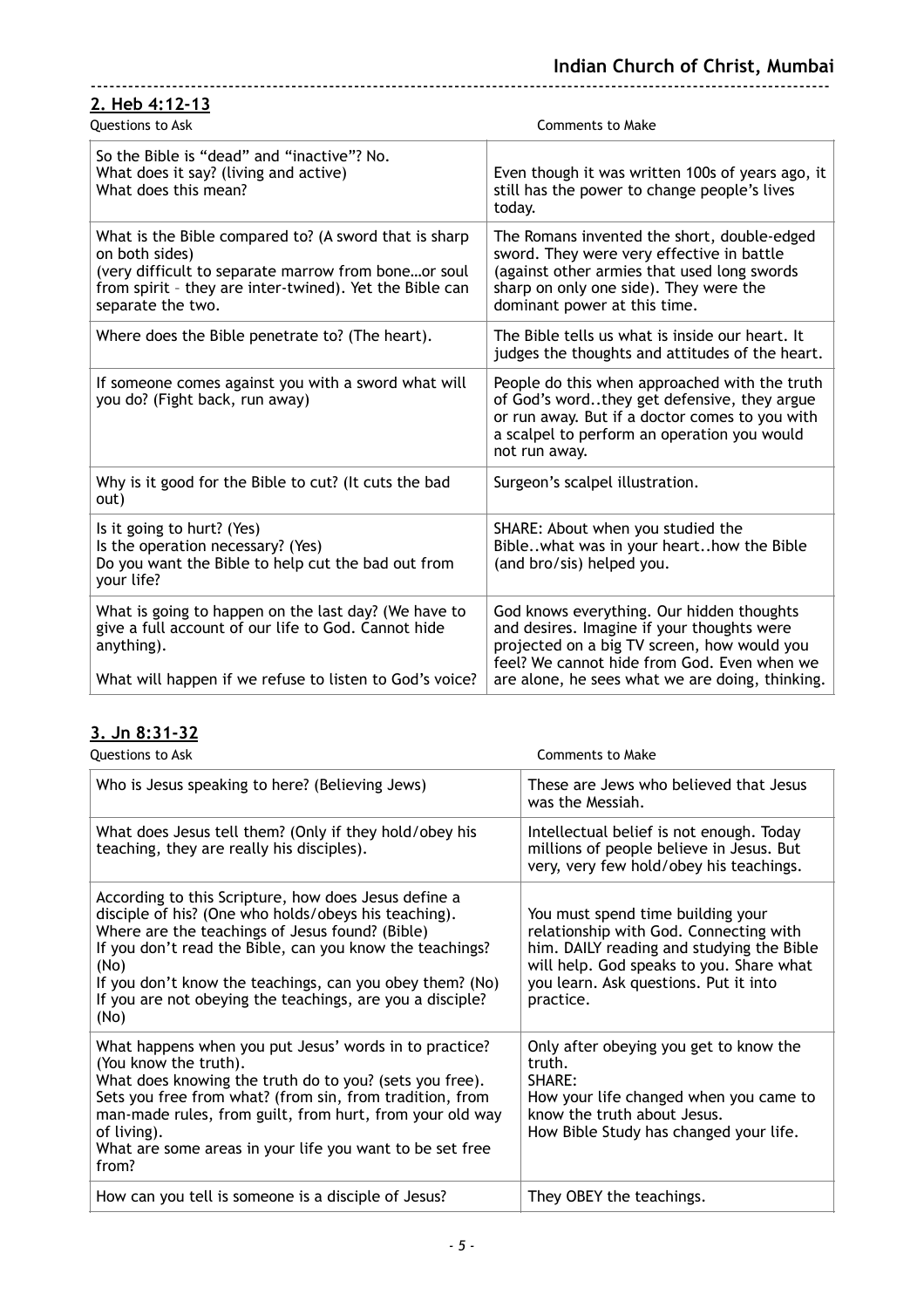#### **4. Mt 15:3,7-9**

| <b>Questions to Ask</b>                                                                                                                                                                                                                                             | <b>Comments to Make</b>                                                                                                                                                                                                                                                                                                                                          |
|---------------------------------------------------------------------------------------------------------------------------------------------------------------------------------------------------------------------------------------------------------------------|------------------------------------------------------------------------------------------------------------------------------------------------------------------------------------------------------------------------------------------------------------------------------------------------------------------------------------------------------------------|
| Why are the Pharisees upset?                                                                                                                                                                                                                                        | Because Jesus and his followers were not following<br>the traditions of the elders (The elders had made a<br>tradition of washing hands in a very ceremonial<br>way before eating. This was not in the Bible, but<br>they made this a rule). It was not washing with<br>soap and watersomething more than that.                                                  |
| Why is Jesus upset? (because the Pharisees were<br>breaking God's commands and following their own<br>traditions).                                                                                                                                                  | God had commanded the Israelites to take care of<br>their parents. But the Pharisees taught the people<br>that they could give this money (meant for the<br>parents) to the temple as a gift - Corban (Mk<br>7:11). So the Pharisees used this money to enrich<br>themselves and defraud the parents (and the<br>children avoided taking care of their parents). |
| What word does Jesus call them? (Hypocrites)<br>What does this mean?                                                                                                                                                                                                | (you say something but you do something else)                                                                                                                                                                                                                                                                                                                    |
| What does it mean to honor God with your lips?<br>(Pay lip serviceonly saying, not doing).<br>Why do people follow rules of men instead of<br>commands of God? (because of traditionthey do<br>what their parents did, who did what their<br>parents didand so on). | Worshipping God by tradition is worship in vain. It<br>is useless. (BUS illustration)<br>Following God's commands is what counts.<br>Not the teachings of men.<br>SHARE: Any traditions that you used to follow.                                                                                                                                                 |

## 5**. Acts 17:10-12**

| Questions to Ask                                                                                                                                                                                                | Comments to Make                                                                                                                                                         |
|-----------------------------------------------------------------------------------------------------------------------------------------------------------------------------------------------------------------|--------------------------------------------------------------------------------------------------------------------------------------------------------------------------|
| Who are the two groups of believers here?<br>What does it mean to be of "noble" character?                                                                                                                      | (Bereans and Thessalonians)<br>To be honest, upright, a person of integrity, well-<br>respected in the community.                                                        |
| Why were the Bereans of more noble character<br>than the Thessalonians?                                                                                                                                         | 2 reasons. They received the message with GREAT<br>eagerness. Eager to learn.<br>They examined the Scriptures DAILY to see if what<br>they were hearing was true or not. |
| How can you be like a Berean? (Be eager to study,<br>not putting things off, meet regularly)<br>Why must you examine the scriptures? (You could<br>be taught incorrect things. You must check for<br>yourself). | Get a notebook and pen to church and take notes.<br>Go back and examine them. See if what you are<br>learning is correct.                                                |
| What was the result (v12) of Paul's preaching?                                                                                                                                                                  | Many got converted. Even prominent people.                                                                                                                               |

#### **Scripture Memory:**

2Tim 3:16-17 Heb 4:12-13 John 8:31-32 1 Tim 4:16

Other Scriptures to read for Home Work James 2:22-25: Rom 10:17; Psalms 119:11 and v105; Matthew 7:24-29 John 12:47-48

**Pray; Set up date and time for the next study.**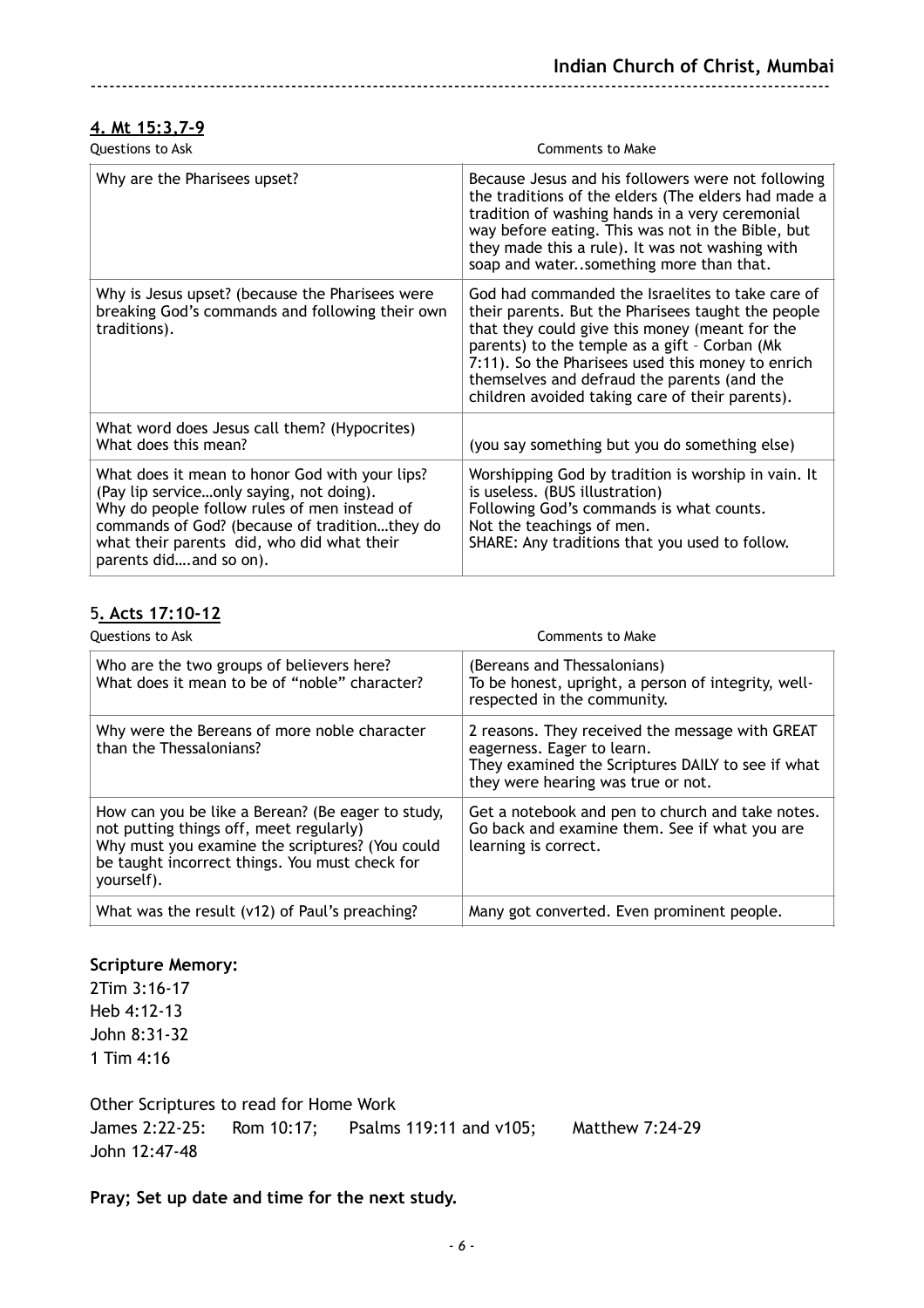### **Discipleship Study:**

**Purpose**: To help a person understand what it means to be a true disciple of Jesus. To clear any misconceptions about following Jesus. And to inspire them to follow Jesus.

----------------------------------------------------------------------------------------------------------------------

## **1. Acts 11:25-26**

| Questions to Ask                                                                                                                                                                                                                                                                                                                                                                                                                                                                                                                                                                                                     | <b>Comments to Make</b>                                                                                                                                                                                                                                                                                                                                                                                                                                                               |
|----------------------------------------------------------------------------------------------------------------------------------------------------------------------------------------------------------------------------------------------------------------------------------------------------------------------------------------------------------------------------------------------------------------------------------------------------------------------------------------------------------------------------------------------------------------------------------------------------------------------|---------------------------------------------------------------------------------------------------------------------------------------------------------------------------------------------------------------------------------------------------------------------------------------------------------------------------------------------------------------------------------------------------------------------------------------------------------------------------------------|
| What does the word "disciple" mean?(Follower;<br>apprentice)<br>Who were called "Christians" here? (the disciples).<br>Do these two terms mean the same thing? (Yes)<br>How many times the word Christian appears in the<br>Bible $(3)$<br>How many times the word "disciple" appears (over<br>270)<br>If you asked a crowd of 100 people "who here is a<br>Christian", how many hands would rise?<br>If you asked "who here is a disciple?" how many<br>hands would rise? (A lot fewer than the first). Why is<br>that?<br>Should there be any difference between the two?<br>(no).<br>Disciple = Christian = Saved | Background: The church is Antioch is<br>experiencing great growth. Many are turning to<br>the Lord. The word "Christian" appears here for<br>the first time.<br>The followers of Jesus were called disciples<br>first. The term "Christian" came only later on.<br>Disciples are called Christians. There should be<br>no difference. (Most people think a disciple is<br>more committed than a Christian).<br>Let's see what the Bible says about what it<br>means to be a disciple. |

#### **2. Mark 1:16-20**

| Questions to Ask                                                                                                                                                                                                                               | Comments to Make                                                                                                                                                                                                   |  |
|------------------------------------------------------------------------------------------------------------------------------------------------------------------------------------------------------------------------------------------------|--------------------------------------------------------------------------------------------------------------------------------------------------------------------------------------------------------------------|--|
| Let's see the very first time that Jesus calls people to follow him.                                                                                                                                                                           |                                                                                                                                                                                                                    |  |
| What is the invitation to Peter, Andrew, James and<br>John?                                                                                                                                                                                    | To come follow Jesus.<br>Jesus calls them into a relationship with him.<br>A disciple follows Jesus (not the Pope or Father or<br>some human being). You are called to enter into a<br>relationship with the Lord. |  |
| What does Jesus say next? (I will make you fishers<br>of men)<br>What is your purpose in life today?<br>If you are to follow Jesus, what should your<br>purpose be?<br>If you are not fishing for men, can you be a<br>follower of Jesus? (no) | He gives them a <b>Purpose</b> in their life.<br>Before their purpose was to catch fish. Now it is to<br>catch men.<br>SHARE: what was your purposeand how your life<br>changed.                                   |  |
| For how long did they follow Jesus (till the end.<br>They died for their faith).                                                                                                                                                               | They were committed to the end. Discipleship is<br>for life.<br>Relationship, Purpose, Commitment.<br>Following Jesus means being taught, discipled and<br>trained for the mission.                                |  |

# **3. Mt 28:16-20**

| 3. Mt 28:16-20<br>Questions to Ask                                                                                                                                                                                                                                                 | Comments to Make                                                                                                                                                                                                                                   |
|------------------------------------------------------------------------------------------------------------------------------------------------------------------------------------------------------------------------------------------------------------------------------------|----------------------------------------------------------------------------------------------------------------------------------------------------------------------------------------------------------------------------------------------------|
| Let's see the last time Jesus addresses his disciples before he ascends into heaven. This is God's plan to<br>save the world.                                                                                                                                                      |                                                                                                                                                                                                                                                    |
| How do you behave when you are in the presence<br>of a very powerful person? (Humble, obedient,<br>respectful)<br>How do you behave with your boss? Your Boss's<br>boss?<br>How powerful is Jesus? (Lord of heaven and earth).<br>What are his last words? How important are they? | Jesus has all authority given to him by God. When<br>he comes he will destroy all authority (1 Co 15:24).<br>Jesus chose his last words very well. The last<br>words of a person are most important. It's what<br>you will remember all your life. |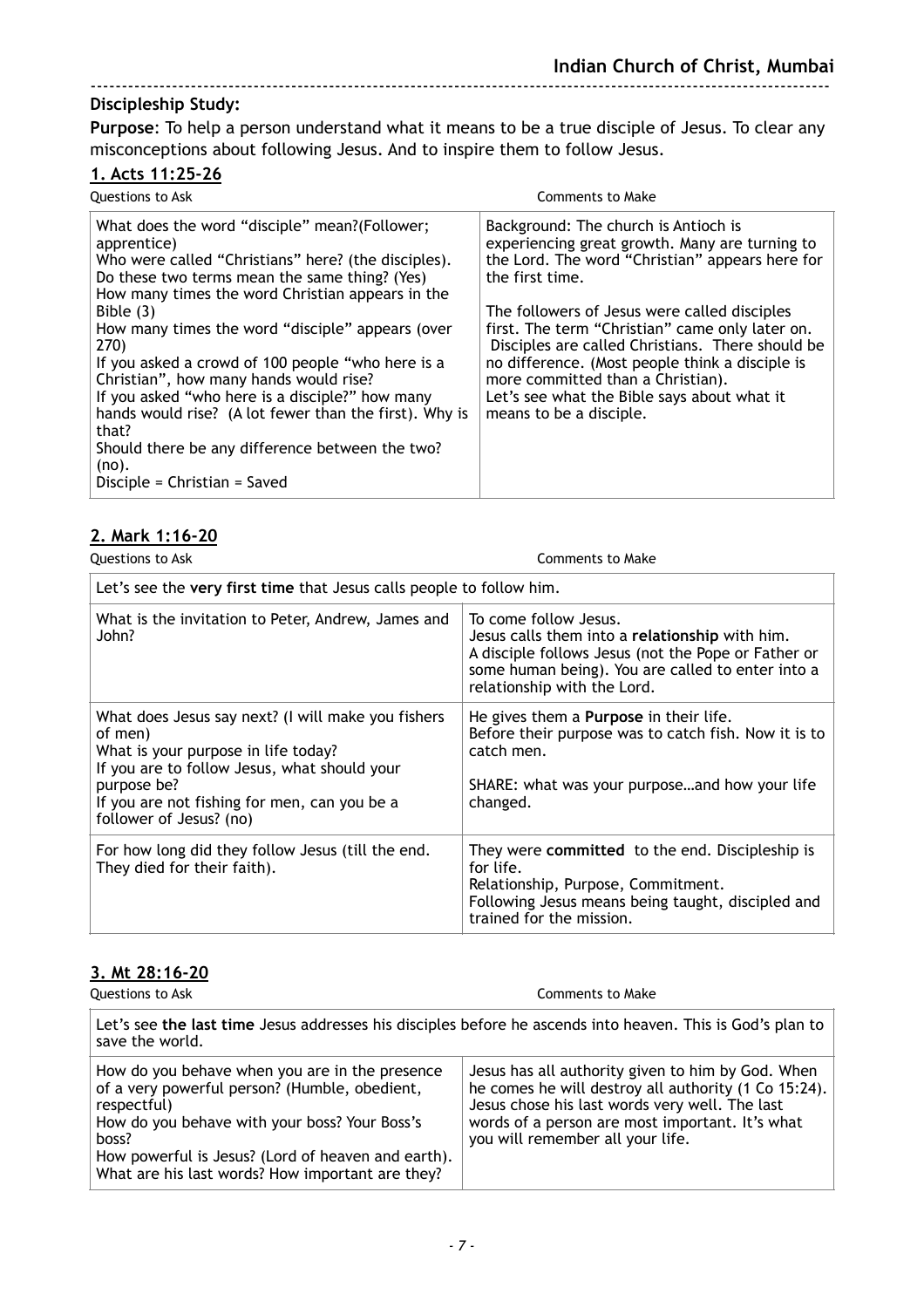| Is "Go" an active command or a passive command?                                                                                                                                                                          | We have to GO and make disciples. Not sit at home<br>and expect people to come to our door.                                                                                                                                                                                                                                                                                                 |
|--------------------------------------------------------------------------------------------------------------------------------------------------------------------------------------------------------------------------|---------------------------------------------------------------------------------------------------------------------------------------------------------------------------------------------------------------------------------------------------------------------------------------------------------------------------------------------------------------------------------------------|
| Can you be born a disciple? (No, you have to learn<br>how to become one. You have to be made a<br>disciple).                                                                                                             | SHARE: Someone had to teach me                                                                                                                                                                                                                                                                                                                                                              |
| After you make someone a disciple, what next?<br>(baptize them)<br>Can you baptize someone first and then make<br>them a disciple? (No. That is going against what<br>Jesus commanded).<br>Why do some churches do this? | To Baptize means to immerse in water.<br>Because of tradition. They think they know better.<br>This is very dangerous when you change God's<br>plan.                                                                                                                                                                                                                                        |
| After baptizing a disciple, then what should you<br>do? (Teach them to obey the commands)<br>Which is easier - to teach someone or to teach<br>someone to obey?                                                          | After baptism, the real work begins.<br>You have to help the new disciple to follow and<br>obey the teachings of Jesus for the rest of their<br>life. This involves having close relationships,<br>studying together, having fun, praying, seeking and<br>saving the lost.<br>Every person has to be taught to be a disciple of<br>Jesus, baptized and then taught to obey the<br>commands. |
| Which option would you prefer?<br>Option 1: One lac rupees a day, everyday for 30<br>days OR<br>Option 2: One rupee doubled every day for 30<br>days.                                                                    | 1 lac a day for 30 days = 30 lacs (1 <sup>st</sup> option)<br>(2 <sup>nd</sup> option) Re 1 becomes Rs 2 on day 1, becomes<br>Rs 4 on day 2, Rs 8 on day 3, Rs 16 on day 4, Rs 32<br>on day 5, Rs 1024 on day 10, Rs 10 lacs on day<br>20, Rs 107 crores on Day 30. Day 338 billion.<br>Jesus' plan is to multiply discipleseach disciple<br>does his part.                                 |
| Have you ever been taught how to be a follower of<br>Jesus? What do you understand now?                                                                                                                                  |                                                                                                                                                                                                                                                                                                                                                                                             |

# **4. Jn 8:31-32 (covered before in Seeking God study)**

| Questions to Ask                                                                                                                                                                                                                                                                                                                                                        | <b>Comments to Make</b>                                                                                                                             |
|-------------------------------------------------------------------------------------------------------------------------------------------------------------------------------------------------------------------------------------------------------------------------------------------------------------------------------------------------------------------------|-----------------------------------------------------------------------------------------------------------------------------------------------------|
| Who is Jesus speaking to here? (Believing Jews)                                                                                                                                                                                                                                                                                                                         | These are Jews who believed that Jesus was<br>the Messiah.                                                                                          |
| What does Jesus tell them? (Only if they hold/obey his<br>teaching, they are really his disciples).                                                                                                                                                                                                                                                                     | Intellectual belief is not enough. Today millions<br>of people believe in Jesus. But very, very few<br>hold/obey his teachings.                     |
| According to this Scripture, how does Jesus define a<br>disciple of his? (One who holds/obeys his teaching).<br>Where are the teachings of Jesus found? (Bible)<br>If you don't read the Bible, can you know the<br>teachings? (No)<br>If you don't know the teachings, can you obey them?<br>(No)<br>If you are not obeying the teachings, are you a<br>disciple? (No) | You must spend time DAILY reading and<br>studying the Bible. Ask questions. Memorize<br>scripture. Share what you learned. Put it into<br>practice. |
| What happens when you put Jesus' words in to<br>practice? (You know the truth).<br>What does knowing the truth do to you? (sets you<br>free).<br>Sets you free from what? (from tradition, from man-<br>made rules, from guilt, from hurt, from your old way<br>of living).<br>What are some areas in your life you want to be set<br>free from?                        | SHARE:<br>How your life changed when you came to know<br>the truth about Jesus.<br>How Bible Study has changed your life.                           |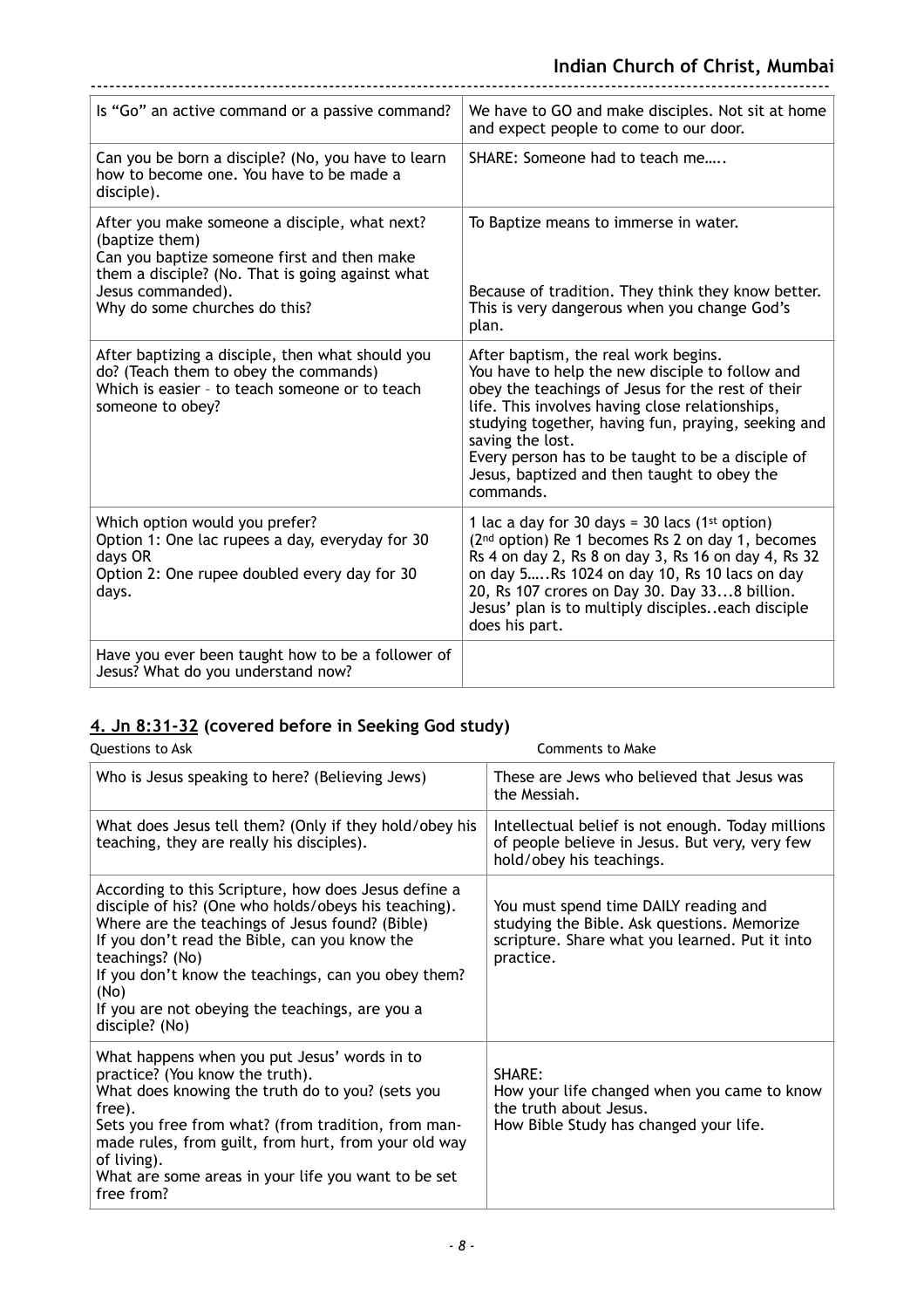| How can you tell is someone is a disciple of Jesus? | They OBEY the teachings. |
|-----------------------------------------------------|--------------------------|
|                                                     |                          |

## **5. Jn 13:34-35**

| Questions to Ask                                                                                                                                                             | Comments to Make                                                                                                                                                                                                                                                 |
|------------------------------------------------------------------------------------------------------------------------------------------------------------------------------|------------------------------------------------------------------------------------------------------------------------------------------------------------------------------------------------------------------------------------------------------------------|
| Is this a New command? (no)                                                                                                                                                  | God has always told us to love our fellow-man                                                                                                                                                                                                                    |
| Then what is new about the command? (Jesus qualifies<br>how we have to love one anotherwe have to love the<br>way he loved)<br>How did Jesus show his love to his disciples? | He taught them, told them the truth, fed<br>them, listened to them, spent lots of time with<br>them, knew their families, was patient with<br>them, helped them, resolved relationship<br>problems, gave them faith, challenged<br>themultimately died for them. |
| Can we choose whether to love or not? (Nohe says<br>you MUST love one another). No option. You have to.<br>What would it mean to love others this way? Are you<br>willing?   | Loving the lost<br>Loving our family, loving the brothers and<br>sisters.<br>Loving the Poor, the weak, loving our enemies.                                                                                                                                      |
| How will people know you are a disciple of Jesus?                                                                                                                            | By the unconditional love you have for others.<br>This is not easy but it is a command of Jesus.<br>Remember Jesus said "Father forgive them"<br>on the cross.                                                                                                   |

## **6. Jn 15:7-8**

| <b>Questions to Ask</b>                                                                                                                                                                                                                                                                                                                                                                  | Comments to Make                                                                                                                                                                                                                                                                                                                                   |
|------------------------------------------------------------------------------------------------------------------------------------------------------------------------------------------------------------------------------------------------------------------------------------------------------------------------------------------------------------------------------------------|----------------------------------------------------------------------------------------------------------------------------------------------------------------------------------------------------------------------------------------------------------------------------------------------------------------------------------------------------|
| What promise does Jesus make here?<br>What are the conditions of the promise?                                                                                                                                                                                                                                                                                                            | We can ask anything we wish, and it will be<br>given.<br>We have to remain (abide, obey) in his<br>teachings.                                                                                                                                                                                                                                      |
| How does God get glorified? (when we bear much<br>fruit)<br>What does this mean?<br>How does one show he / she is a follower of Jesus?<br>(Just like a grape vine produces a bunch of grapes, so<br>also a disciple's life produces a bunch of disciples).<br>What if you say you are a follower of Jesus, but you<br>don't produce (make) any disciples?<br>Jn 15:16 Why are we chosen? | If you plant an apple seed, what tree grows up?<br>(apple)<br>What fruit does it produce? (apples)<br>Mango seed?<br>If you plant a disciple in a place, what happens?<br>(more disciples).<br>Jesus says we show ourselves to be his disciples<br>by making more disciples (like he did, like the<br>apostles did and like the early church did). |

# **7. Luke 9:23-26**

| Questions to Ask                                                      | Comments to Make                                                                                                               |
|-----------------------------------------------------------------------|--------------------------------------------------------------------------------------------------------------------------------|
| What are the 3 things Jesus says to people who want<br>to follow him? | Deny self, take up your cross daily, follow him.                                                                               |
| Does this standard change depending upon your<br>situation? (no)      | Whether you are rich or poor, sick or healthy,<br>black or white, young or old, VIP or ordinaryit<br>is the same for everyone. |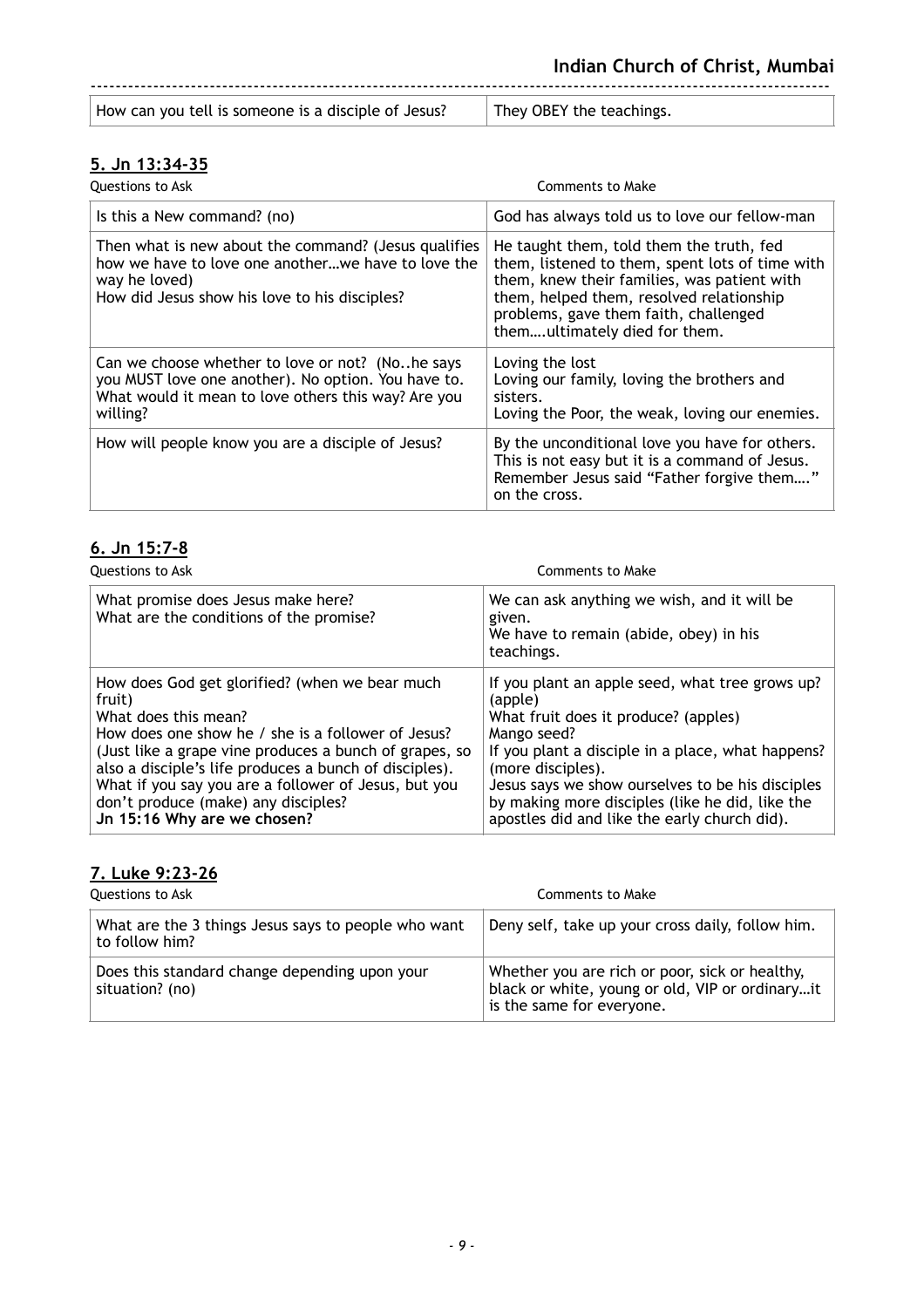| What does it mean to deny yourself? (Say "No" to<br>your desires and say "yes" to God - what he wants<br>you to do).<br>What are some examples of how Jesus denied<br>himself?<br>What are some things you need to deny yourself of?<br>(excess sleep, too much TV, long hours at work (or<br>games); sleeping late at night, always on the phone,<br>not helping at home).<br>What does it mean to carry your cross? (carrying a<br>cross in those days meant you were dead; for us it<br>means to die to ourselves, identify with Jesus, not be<br>ashamed, willing to be persecuted) | Selfish desires, sinful desires - saying NO to<br>them.<br>For e.g. waking up in the morning - you tell<br>yourself 5 minutes more, but Jesus says Wake<br>up.<br>You want to watch TV but you have not studied.<br>Jesus embraced his cross. Did not complain.<br>Carried it willingly. We too have to take our<br>burdens / difficulties and not complain. Give<br>them over to God. Trust in him. |
|-----------------------------------------------------------------------------------------------------------------------------------------------------------------------------------------------------------------------------------------------------------------------------------------------------------------------------------------------------------------------------------------------------------------------------------------------------------------------------------------------------------------------------------------------------------------------------------------|------------------------------------------------------------------------------------------------------------------------------------------------------------------------------------------------------------------------------------------------------------------------------------------------------------------------------------------------------------------------------------------------------|
| How do people try to save their lives today?<br>What would life be like If you had Rs 100 crores?<br>Would you be more dependent on God or less<br>dependent?                                                                                                                                                                                                                                                                                                                                                                                                                           | Spend too much time in work, not being<br>content but wanting more constantly, relying on<br>money for the future (money is important but<br>not at the cost of missing meetings, etc).                                                                                                                                                                                                              |
| How can we be ashamed of Jesus and his words?                                                                                                                                                                                                                                                                                                                                                                                                                                                                                                                                           | By thinking we know better than him and<br>ignoring his advice.                                                                                                                                                                                                                                                                                                                                      |
| Are you following Jesus the way he wants you to?<br>What needs to change?                                                                                                                                                                                                                                                                                                                                                                                                                                                                                                               | SHARE: What you did.                                                                                                                                                                                                                                                                                                                                                                                 |

## **8. Luke 9:57-62**

| <b>Questions to Ask</b>                                                                                                                                                  | Comments to Make                                                                                                                                                                                                                 |
|--------------------------------------------------------------------------------------------------------------------------------------------------------------------------|----------------------------------------------------------------------------------------------------------------------------------------------------------------------------------------------------------------------------------|
| What are the different issues with each person?                                                                                                                          | The first - thoughtless following. Does not<br>realize what it means to follow. Jesus tells him                                                                                                                                  |
| How can a "dead" person bury another "dead"<br>person? Jesus is saying let the spiritually dead people                                                                   | - You have a nice standard of living. Are you<br>willing to put me before that?                                                                                                                                                  |
| (those not interested in following God) bury the<br>physically dead.                                                                                                     | The second, as the oldest son, may have<br>wanted to fulfill his duty to bury his father ("let<br>me stay with my aged father till he dies"), or                                                                                 |
| What happens if a farmer ploughs a field and looks<br>back? (no straight lineswill not be able to plant<br>crops neatly).                                                | stay till he got his inheritance or as per Jewish<br>tradition stay close to the body (for 1 year) and<br>rebury the bones (in case he was dead).                                                                                |
| Why does Jesus tell us not to look back when we<br>decide to follow him? (we will get distracted, be<br>tempted by the world, not be able to live our new life<br>fully) | (Note: for the 2 <sup>nd</sup> and 3 <sup>rd</sup> person there is<br>nothing wrong with going to a funeral or saying<br>"goodbye" to family. But they both said "first"<br>putting these concerns ahead of following<br>Jesus). |

### **9. Luke 11:1-13**

| Questions to Ask                                                                                                        | Comments to Make                                                                                                                    |
|-------------------------------------------------------------------------------------------------------------------------|-------------------------------------------------------------------------------------------------------------------------------------|
| Why did his disciples ask him to teach them how to<br>pray?                                                             | He prayed differently to anyone they had heard<br>before                                                                            |
| What does this tell you about the disciples?                                                                            | They needed to learn from Jesus how to pray                                                                                         |
| The Lord's Prayer is recited by millions but Jesus did<br>not tell us to recite it. What is the point of the<br>prayer? | It gives a structure to our prayer. It is not a<br>grocery list of requests. It has everything<br>(Praise, Asking, Confessing, etc) |
| Do you feel you need to learn how to pray better?                                                                       | Set up a time.                                                                                                                      |
|                                                                                                                         | Disciples of Jesus pray. Just like he did.                                                                                          |

## **10. Luke 14:25-33**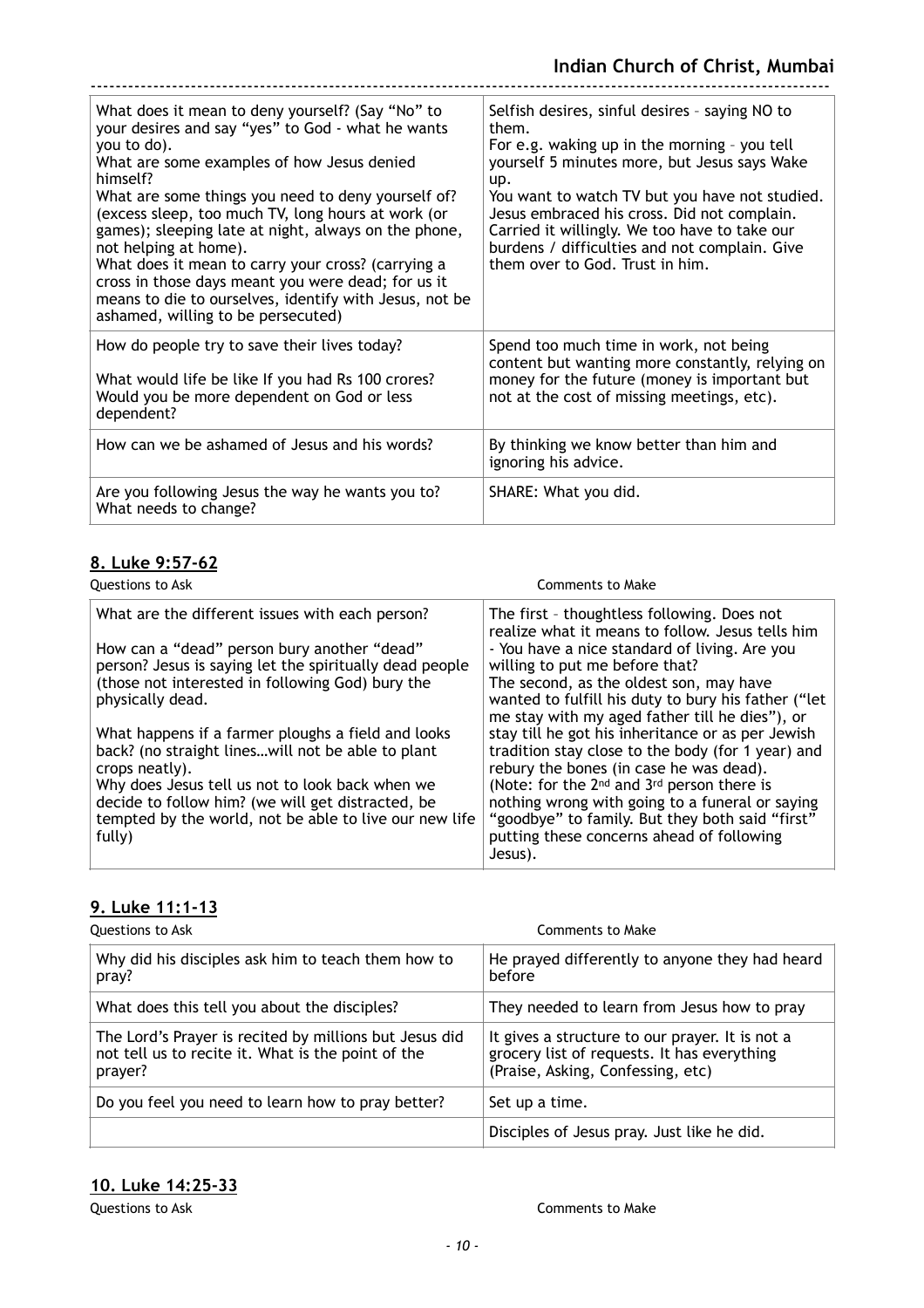| Who is Jesus speaking to here? (Large crowds)                                                                                                                                                                                                                                                                                           | Whenever large crowds followed Jesus, he<br>would give them a "hard" teaching to sift out<br>those who were really serious from those who<br>only wanted to be fed or see miracles. |
|-----------------------------------------------------------------------------------------------------------------------------------------------------------------------------------------------------------------------------------------------------------------------------------------------------------------------------------------|-------------------------------------------------------------------------------------------------------------------------------------------------------------------------------------|
| Does Jesus want us to hate our family? (No, in Mt<br>10:37 he says our love for him should be so much<br>more that it appears we "hate" our family).                                                                                                                                                                                    |                                                                                                                                                                                     |
| Why should you count the cost before building a<br>tower? (You don't want to start something and not<br>finish it. It will be foolish).                                                                                                                                                                                                 | When you see half-finished buildings in the city<br>it seems like the builder ran out of money, or<br>did not get permission, or was doing something<br>illegal, etc.               |
| Why should the king with 10,000 men surrender? (he<br>and his men will get slaughtered).<br>Can he ask for terms of peace with conditions? (no it<br>has to be unconditional surrender). If the king with<br>20,000 men is merciful, he may grant certain<br>privileges to the other king, depending upon the<br>other's humility, etc. | Jesus is the king with 20,000 men.<br>You are the king with 10,000 men.<br>Who is going to win? What should you do?                                                                 |
| How can you tell if someone is a disciple according to<br>this passage? (willing to give up everything, to<br>follow).                                                                                                                                                                                                                  | Giving up everything it means exactly that.<br>God may not take everything but he is looking<br>to see if you have the heart to give up<br>everything to follow him.                |
| 3 times Jesus says here "you cannot be my disciple".<br>So how can you be a disciple according to this<br>passage?                                                                                                                                                                                                                      |                                                                                                                                                                                     |

ASK: Now that you know what it means to be a disciple of Jesus, can you tell me if you have been living as a disciple?

Do you want to become a disciple?

**Pray; Set up date and time for the next study.**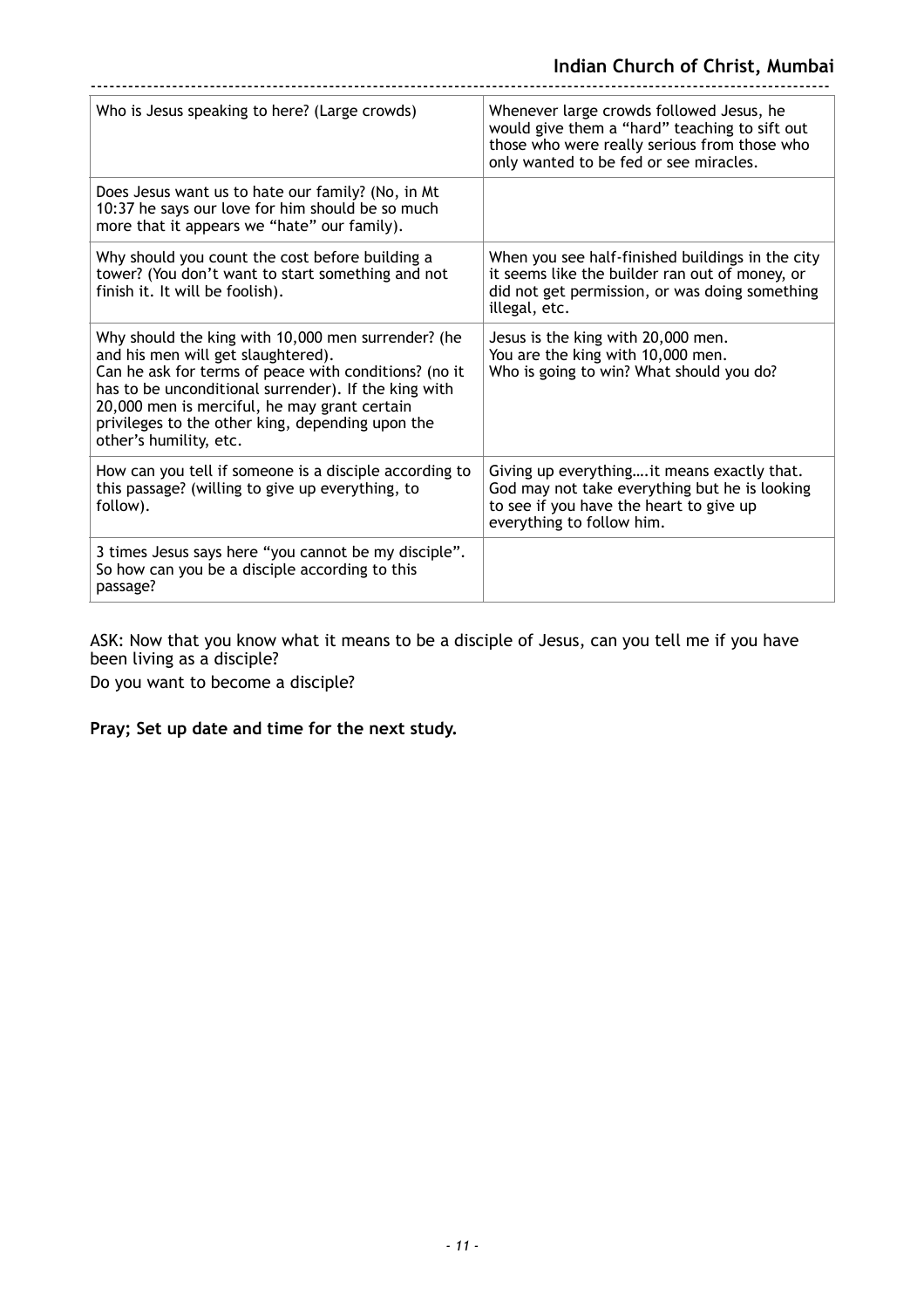### **SIN Study:**

**Purpose**: To help this person see himself/herself as God sees them (very sinful and separated from God). This realization should bring a desire for both forgiveness and repentance. (It is important in this study for you to be open and share your sins / past life. This will encourage the other person to be open).

## **1. Rom 3:9-23**

| Questions to Ask                                                                                                     | Comments to Make                                                                                                                                                                                    |
|----------------------------------------------------------------------------------------------------------------------|-----------------------------------------------------------------------------------------------------------------------------------------------------------------------------------------------------|
| According to v23 how many people have sinned?<br>$\text{(all)}$<br>Has the Pope sinned? Mother Theresa? Our parents? | We are all under the power of sin. There is no one<br>who is righteous (v10). No one can claim to be<br>without sin!<br>The whole world will be held accountable to God<br>(v19)                    |
| What does it mean to fall short of the glory of<br>God? (we fail to live up to God's standards for our<br>life).     | Use the Swimming illustration (from Juhu beach to<br>Africa, no one makes it). Who would go the<br>furthest? Meaningless questionall of us would<br>fail. No one is good enough to get into heaven. |
| What would it be like to stand in the presence of a<br>perfect God? (Terrifyingespecially if you have<br>messed up)  | Only through faith in Jesus Christ can we be made<br>righteous in the sight of God (v22). That is only<br>through Jesus can we be justified JUST-IF-I'D<br>never sinned.                            |
| Have you ever compared yourself to others to<br>justify your sinful behavior?                                        | <b>SHARE:</b>                                                                                                                                                                                       |

#### **2. Rom 6:23**

| Questions to Ask                                                                                                                                                                                        | Comments to Make                                                                              |
|---------------------------------------------------------------------------------------------------------------------------------------------------------------------------------------------------------|-----------------------------------------------------------------------------------------------|
| What are wages? (something we earn for the work<br>we do)                                                                                                                                               |                                                                                               |
| What do we deserve for sinning? (death).<br>So why aren't we dead? (this refers to spiritual<br>death, separation from God, not physical death).                                                        | There are eternal consequences to sin. We reap<br>what we sow - Life or Death.                |
| What is God's gift to us? (eternal life through Jesus<br>Christ)                                                                                                                                        | Eternal life is a gift from God for all those who<br>live for him. A gift has to be accepted. |
| Why do people choose to live in sin? (they don't<br>know about the eternal consequences; they compare<br>themselves to others and think they are better; they<br>do "good deeds" to cancel their sins). | v23 contains a warning and a promise.                                                         |

## **3. Gal 5:19-21**

**Questions to Ask** Comments to Make

| What does "obvious" mean? (very clear; no doubt,<br>you don't need a PhD to understand what sin is).                                                                                        |                                                                                                                                                                        |
|---------------------------------------------------------------------------------------------------------------------------------------------------------------------------------------------|------------------------------------------------------------------------------------------------------------------------------------------------------------------------|
| Why is sexual immorality listed as the first sin?<br>(because it is so rampant). What type of sins does<br>this include?<br>Go over each sin and explain what it means (see list<br>at end) | In almost all the sin lists in the Bible, sex.imm<br>comes as the first or second one.<br>Important to share from your life.                                           |
| Which of these sins are part of your life or were a<br>part of your life?                                                                                                                   | SHARE: Consider the first time you committed<br>this sin. Then the next time. And the next.<br>Consider your attitude towards God each time<br>you committed that sin. |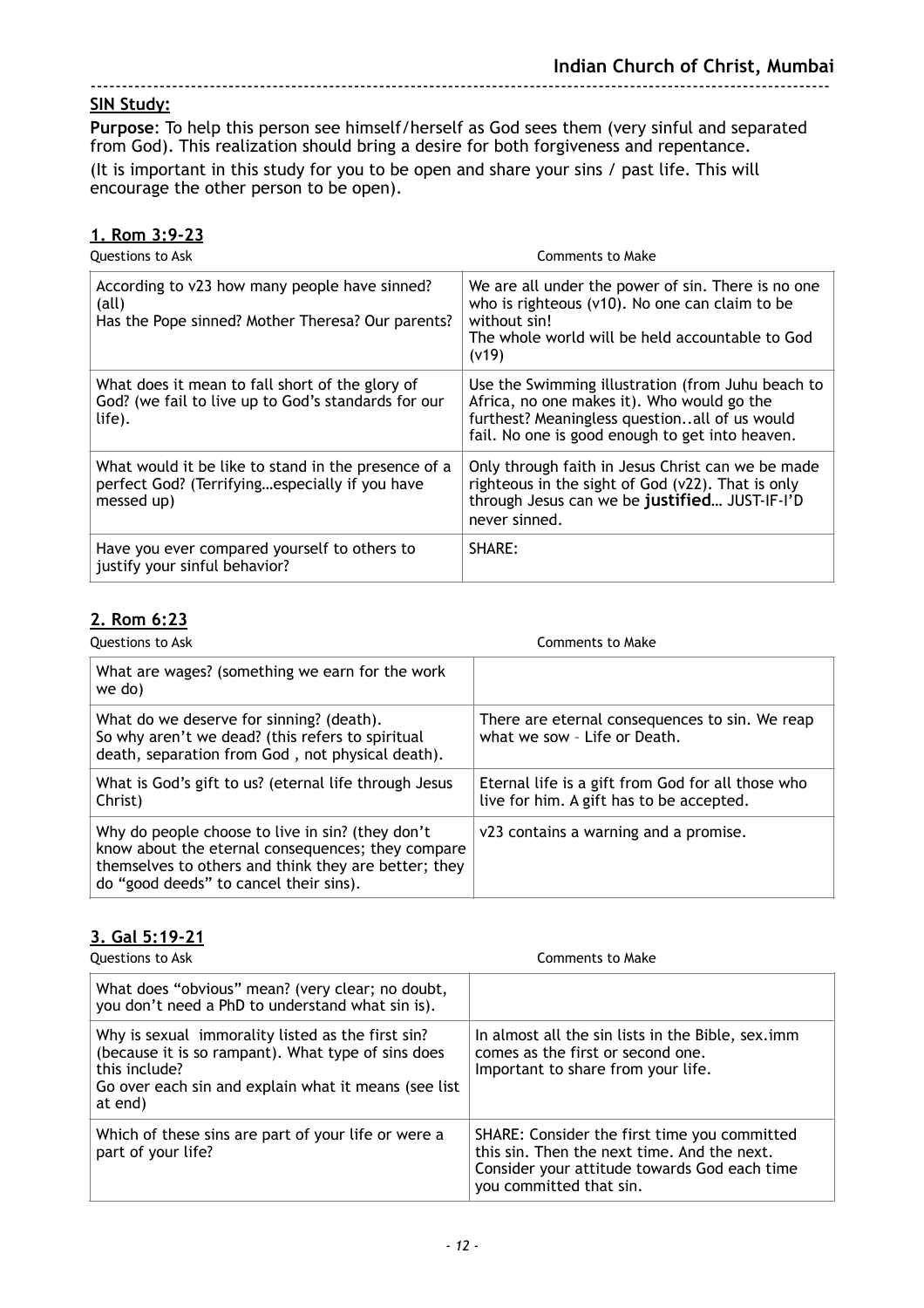| What happens to people if they live like this?<br>(cannot enter heaven) |  |
|-------------------------------------------------------------------------|--|

## **4. Mk 7:21-23**

| Questions to Ask                                                                                                                                               |        | Comments to Make                                     |
|----------------------------------------------------------------------------------------------------------------------------------------------------------------|--------|------------------------------------------------------|
| Where does Jesus say sin comes from?(our heart)                                                                                                                |        | Take ownership for your sin. You are<br>responsible. |
| Why does he say this? (because we tend to blame our<br>sin on others, on circumstances, etc).                                                                  | SHARE: |                                                      |
| Which of these sins have you committed or are presently<br>doing?<br>With these sins in our heart, where do we stand before God?<br>(defiled, impure, unclean) |        | SHARE:                                               |

## **5. Eph 5:3-5**

| Questions to Ask                                                                                                                                                                                                                                                                                                                                                       | Comments to Make                                                                                                                                                                                                                                                                                                 |
|------------------------------------------------------------------------------------------------------------------------------------------------------------------------------------------------------------------------------------------------------------------------------------------------------------------------------------------------------------------------|------------------------------------------------------------------------------------------------------------------------------------------------------------------------------------------------------------------------------------------------------------------------------------------------------------------|
| What is the standard for a follower of Jesus? (Not<br>even a hint).<br>What is greed? (not being content with what you<br>have). There is nothing wrong with being ambitious<br>and wanting to move up, but do not think that<br>having more will make you happy. Your joy and<br>fulfillment should come from your walk with God<br>rather than money or possessions. | You do not give others an opportunity to slander<br>you, even though you may be doing nothing wrong.<br>For e.g. someone sees you alone with a girl in your<br>house with the doors locked. Going to films which<br>have a lot of violence and sex. Being seen in a bar<br>(even though you may not be drinking) |
| Why does it mention obscenity, foolish talk and<br>coarse joking? (because these are not proper for<br>God's people)                                                                                                                                                                                                                                                   | See Mt 12:36                                                                                                                                                                                                                                                                                                     |
| What happens if you live in this manner?                                                                                                                                                                                                                                                                                                                               | Will not inherit heaven.                                                                                                                                                                                                                                                                                         |

## **6. James 4:13-17**

| Questions to Ask               | Comments to Make                                                                                                                                                                           |
|--------------------------------|--------------------------------------------------------------------------------------------------------------------------------------------------------------------------------------------|
| What is this passage teaching? | Today or tomorrow is not promised to us.<br>Our life is a mist, we are here for a short while and<br>then we are gone.<br>We should not delay doing what we know is right for us<br>to do. |
| don't do it)                   | Sins of commission (sins you commit) and sins of omission (you know the good you should do but you                                                                                         |

e.g. not studying, drinking and getting drunk, not saying sorry, not telling the truth…

## **7. Isa 59:1-2**

| Questions to Ask                               | Comments to Make                                   |
|------------------------------------------------|----------------------------------------------------|
| Can God save you if he wants to? (Yes)         | In the diagram show Light and Darkness with a      |
| Why would God not listen? What is the problem  | WALL in- between.                                  |
| here? (your sins separate you from GodDraw the | Which side are you on?                             |
| WALL diagram)                                  | It does matter if you are close to the wall or far |
| How would you feel if God ignored you?         | away. You are still separated.                     |
| Are there sins in your life that have caused   | If you died tonight, what would happen? Where      |
| separation between you and God?                | would you go?                                      |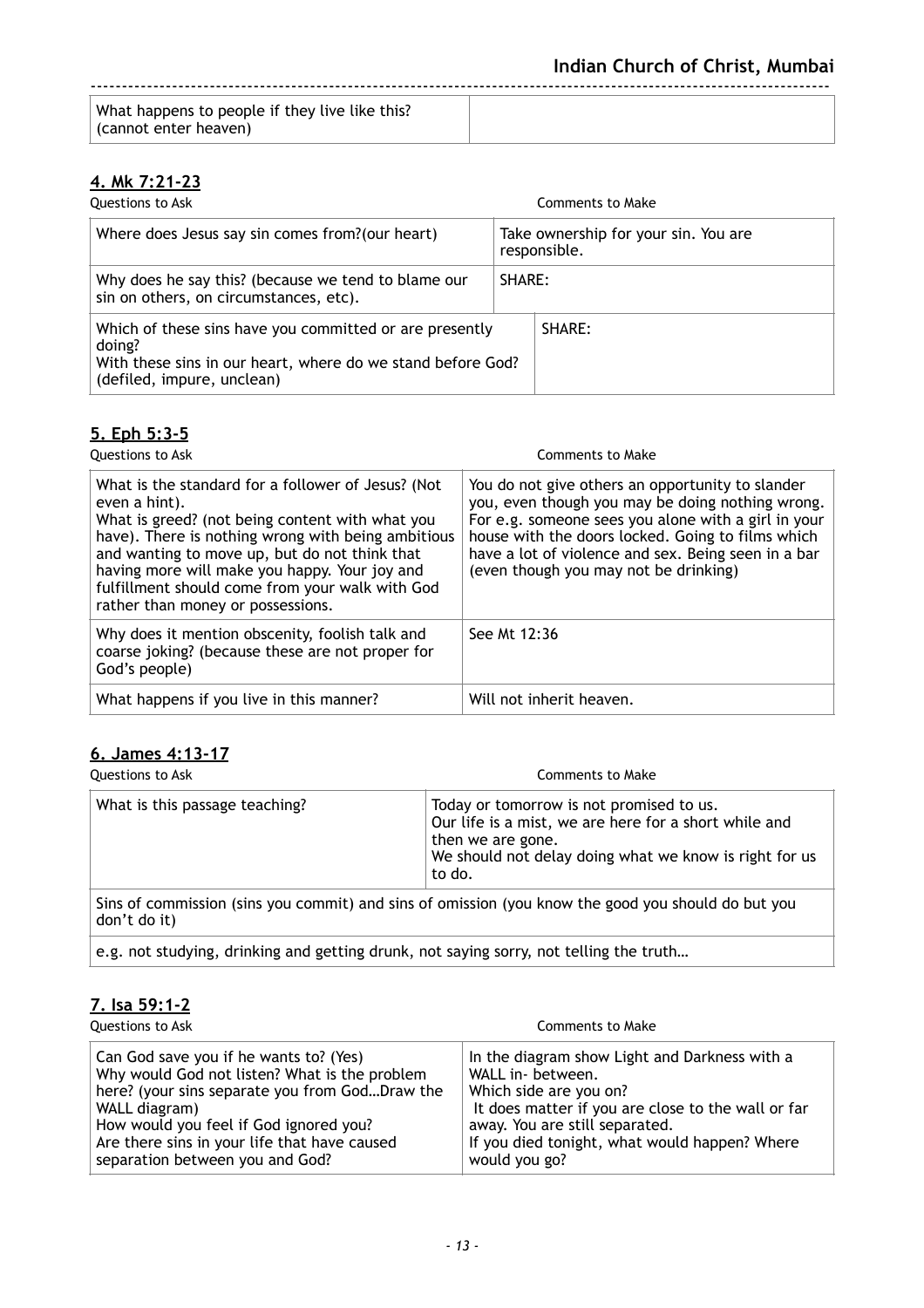| For you to be connected with God (or to have a<br>relationship with him) what has happen to the<br>wall? (it has to be broken).<br>Who can break the wall? (only Jesus) | You cannot break the wall. Even 1 sin is enough for<br>the wall to come up.<br>You may have repented (if they say they have) but<br>the stain is still there (Napkin illustration)<br>This is the bad news. It is not just about all your<br>sins but the depth of your separation from God. |
|-------------------------------------------------------------------------------------------------------------------------------------------------------------------------|----------------------------------------------------------------------------------------------------------------------------------------------------------------------------------------------------------------------------------------------------------------------------------------------|

(If the person wants to share / talk about his sins now, then let him do so. Thank him for being open. Ask him if there is anything else he may have forgotten. If possible, ask him to go back home and write a "Dear God" letter where he shares what he has done in his life. He should spend some time reflecting on his life and all the wrong he has done and the people he has hurt).

Other Scriptures to read for Home Work

2 Tim 3:1-5 Rev 1:28, 21:24-27 1 Co 6:9-11 Col 3:5-11 Rom 1:21-32 Luke 7:36-50

**Pray; Set up date and time for the next study.** 

**Also (before next study on The Cross), watch scenes from Mel Gibson's "The Passion of the Christ" from the point where Jesus gets arrested till the time he dies.** 

Further description of sins:

**From Gal 5:19-21** 

1. Sexual immorality – covers sex before marriage, adultery, homosexuality, lesbianism, touching someone's private parts, masturbation, child abuse, going to prostitutes, pornography, lust, etc.

2. Impurity: being impure in thoughts, in how you live (drugs, smoking, tobacco chewing), defiling yourself or others (means making dirty…bad language, porn, abusive language, cheating,), sexual immorality

3. Debauchery: doing anything in excess (eating, sex, drinking, movies). Sensuality, unrestrained in moral attitudes and behaviours;

4. Idolatry: worshipping idols; also putting someone else or something else before God (boyfriend, girlfriend, parents, job, money, hobby, etc) also greed (Eph 5:5)

5. Witchcraft: sorcery, consulting spirits, black magic, listening to palm readers, astrologers (regarding your future)

6. Hatred: enmity, hostility, lack of love for someone, wishing that person harm; not forgiving;

7. Discord: causing disagreement between people, strife, conflict, quarrels, rivalries

8. Jealousy: upset and angry against a person because of what qualities that person has (sings well or is beautiful, has rich relatives, etc), or because he/she loves someone else and not you. resentment

9. Fits of Rage: Yelling, losing your temper, angry outbursts, fury,

10. Selfish Ambition: self-interest, self-seeking, wanting to put yourself first, climbing over others by putting them down'

11. Dissensions: causing division, disunity, causing disagreements or quarrels or friction in relationships

12. Factions: Forming groups of dissenters (rival groups), forming separatist groups claiming status within the Christian community;

13. Envy: wanting what others have (TV, car, flat, jewelry, etc)

14. Drunkenness: drinking too much and losing self-control, making a fool of yourself

15. Orgies: involves groups..having wild parties, excessive feasting, group sex, group overindulgence in eating, etc.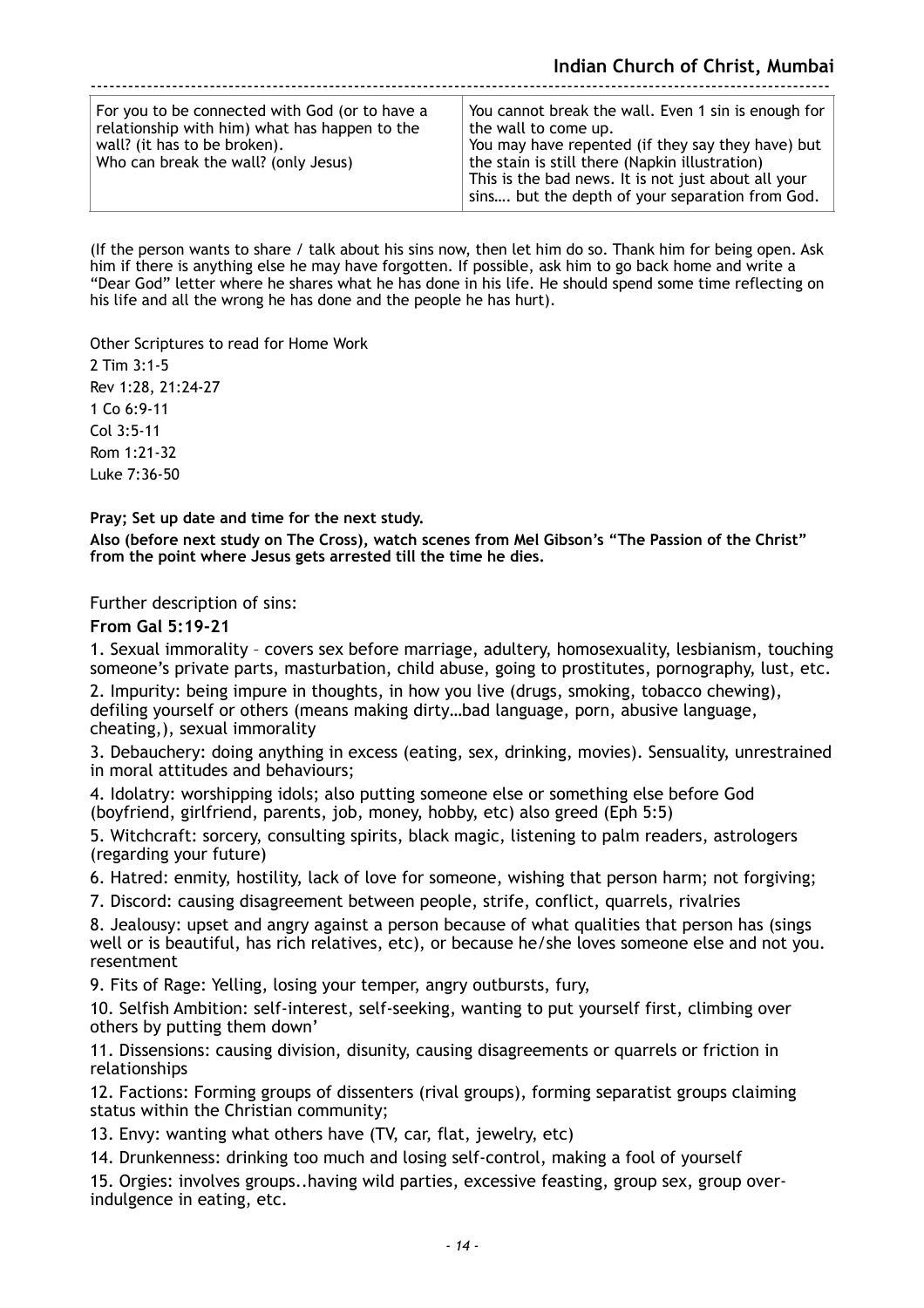## **From Mk 7:21-23**

1. Theft: Stealing something that does not belong to you

2. Murder: Not only killing someone physically but also killing someone in your mind (you hate him).

3. Adultery: Sleeping with someone else's wife or husband

4. Greed: Wanting more; not being satisfied; Materialistic.

5. Malice: wishing harm would fall on someone else; Bitterness towards others.

6. Deceit: lying, not telling the full story. Not paying taxes; not giving your best at work.

7. Lewdness: Vulgar talk, Flirting, making fun of body parts, sexual and lustful in a vulgar way

8. Slander: speaking ill of someone behind their back

9. Arrogance: Pride, thinking I know best, not taking advice, lack of humility;

10. Folly: foolishness, doing stupid and foolish things (smoking, drugs)

For women cover abortion.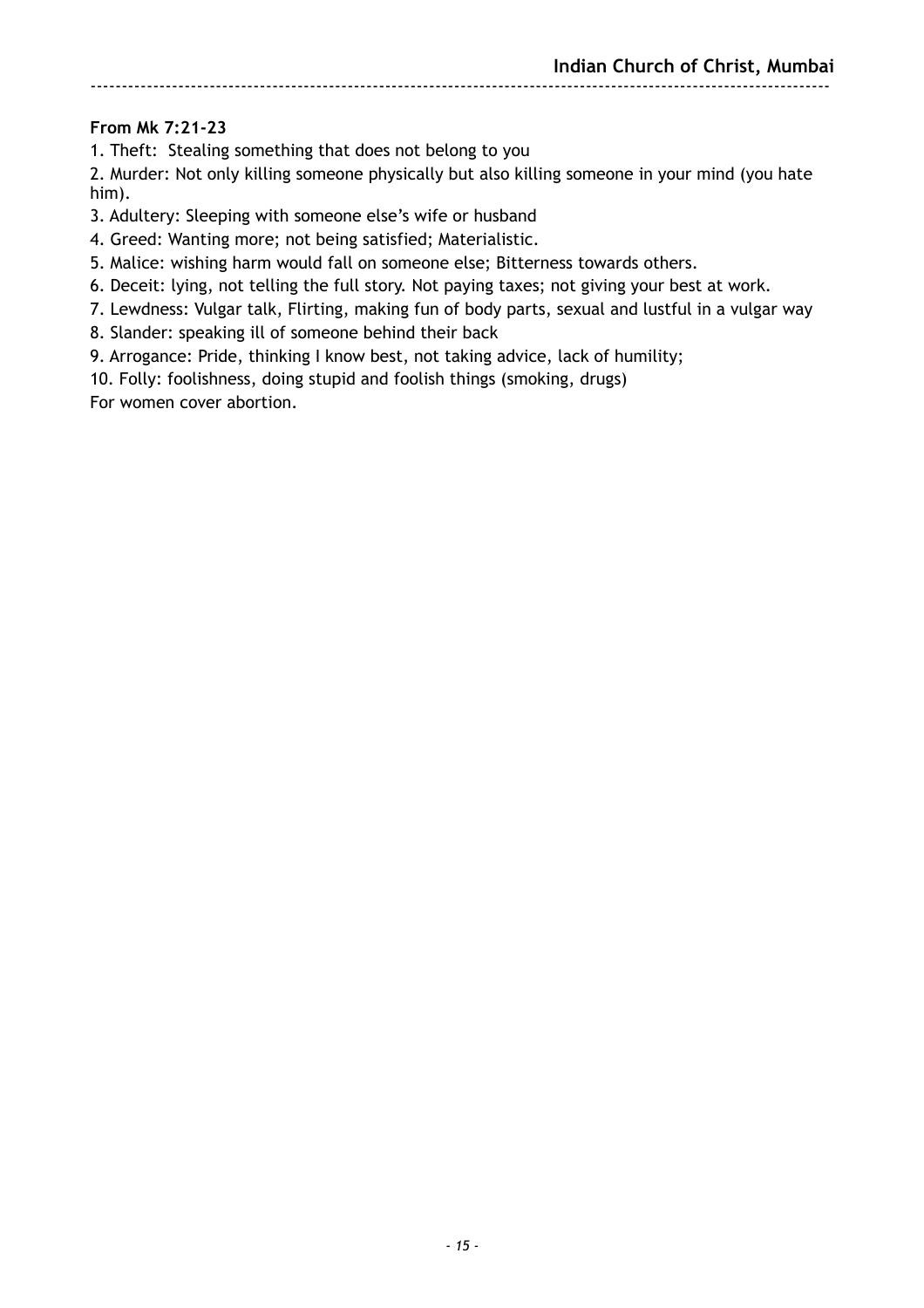#### **Cross Study:**

**Purpose**: To teach about God's amazing love for each one of us. Jn 3:16 – "For God so loved the world…."

God sent his son Jesus to die for us. Good news. There is hope. We are saved through Jesus' loving sacrifice. The person studying should see his need for Jesus and to understand his personal responsibility in putting Jesus to death.

**Opening Question: (did they watch :The Passion of the Christ")** How did watching the suffering of Christ make you feel? Let's see how the gospel writers describe this event.

| 1. Mark 14:32-42                                                                                                                                                                                              |                                                                                                                                                                                        |
|---------------------------------------------------------------------------------------------------------------------------------------------------------------------------------------------------------------|----------------------------------------------------------------------------------------------------------------------------------------------------------------------------------------|
| <b>Questions to Ask</b>                                                                                                                                                                                       | Comments to Make                                                                                                                                                                       |
| How is Jesus feeling at this time? (overwhelmed<br>with sorrow, wants to die).                                                                                                                                | Have you ever experienced such a time in your<br>life? Overwhelming sadness?                                                                                                           |
| Why does he take Peter, James and John with him?                                                                                                                                                              | He wants his closest friends to be near him. For<br>comfort, for help, for encouragement.                                                                                              |
| What does he pray? Why? (If there is any other way<br>he can avoid this suffering)                                                                                                                            | If you know that great pain and suffering await<br>you, what would you do?                                                                                                             |
| How long does he pray? (at least 1 hour, v37)<br>How do you think he felt when he saw the disciples<br>sleeping? (when he needed them the most)<br>How can one avoid temptation? (being alert and<br>praying) | Felt let down;<br>Have you ever prayed like this to not sin or fall<br>into temptation?                                                                                                |
| How many times does he go and pray? (3)<br>What do you think he is praying?<br>How can we overcome our struggles?                                                                                             | Jesus had to align his will to God's will for his life.<br>At the start he did not want to go to the cross but<br>after praying and praying he got his heart aligned<br>to God's will. |
| What does he say in v41-42?                                                                                                                                                                                   | Now you cannot stop him from going to the cross.<br>He is committed. He started by being hesitant,<br>afraid, unsure. Now he is ready! He is set. Prayer<br>changed him.               |
| Who was he thinking about when he was praying?                                                                                                                                                                | Us. You. Me. I've got to save them.                                                                                                                                                    |

#### **2. Mark 14:43-52**

| Questions to Ask                                                                                                                                           | Comments to Make                                                                                                                                           |
|------------------------------------------------------------------------------------------------------------------------------------------------------------|------------------------------------------------------------------------------------------------------------------------------------------------------------|
| Who was Judas? (one of the 12 chosen apostles). What<br>did Judas do (betray Jesus).<br>How would you feel if one of your closest friends<br>betrayed you? | Jesus loved Judas so perfectly that even at the<br>last supper no one could tell who was the<br>betrayer!<br>SHARE: (if you have been let down / betrayed) |
| How would you feel if an armed crowd came after<br>you?                                                                                                    | Scared, Petrified.                                                                                                                                         |
| Read Mt 26:53. What could Jesus have done?<br>(Destroyed everyone). Why did he not do this? (he<br>surrendered himself to God's will).                     | A legion was approx 6000 soldiers. 12 legions<br>meant 72,000 angels. One angel put to death<br>185,000 soldiers (Isa 37:36-37)                            |
| What did the apostles do when Jesus was arrested?                                                                                                          | They all fled.                                                                                                                                             |
| How do you think Jesus felt? (let down, all alone,<br>hurt, lonely)                                                                                        |                                                                                                                                                            |
| Why did he allow this to happen to him?                                                                                                                    | He was thinking about us. About saving us.                                                                                                                 |

#### **3. Mark 14:53-65**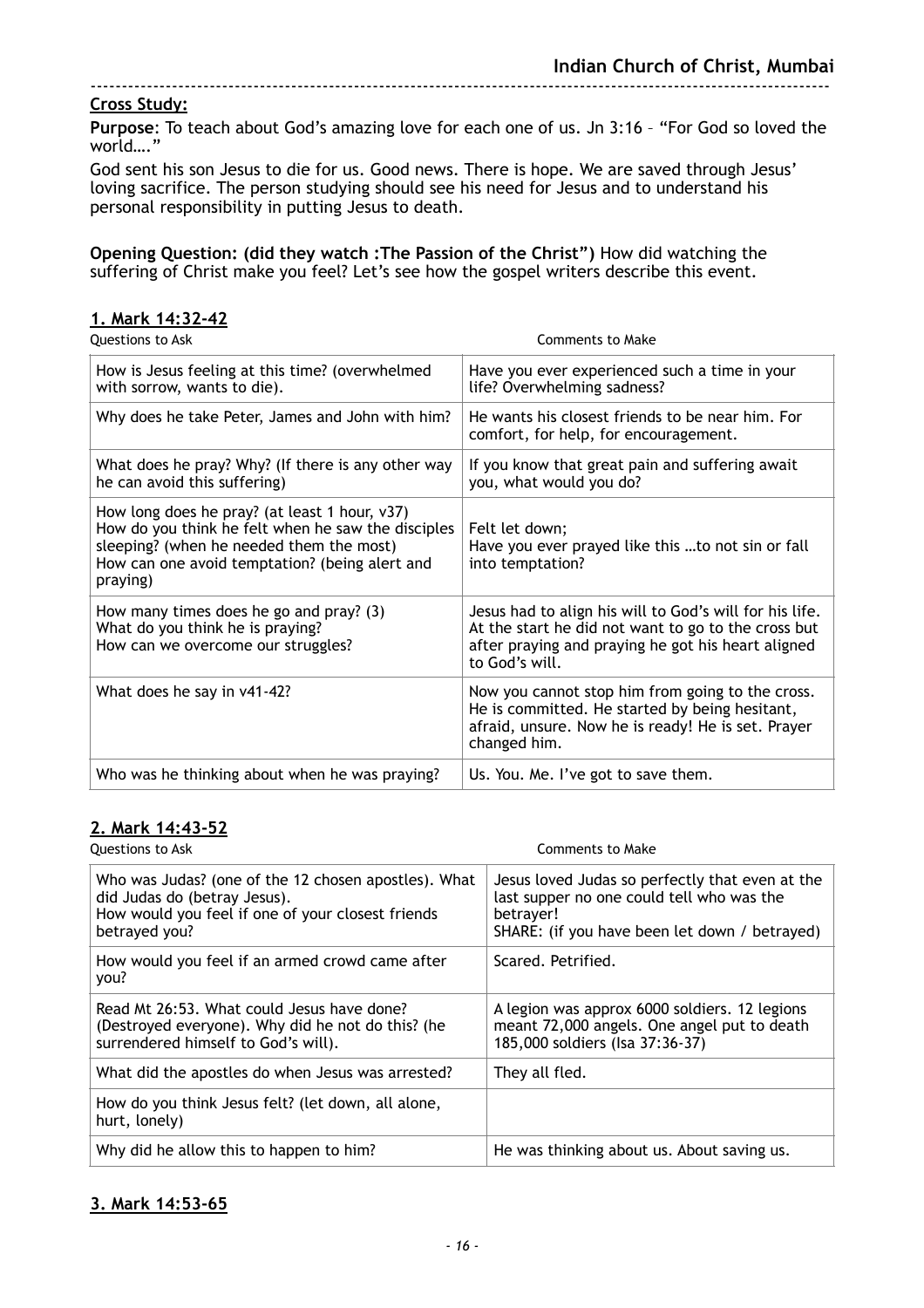| Questions to Ask                                                                                                                            | Comments to Make                                                                                                               |
|---------------------------------------------------------------------------------------------------------------------------------------------|--------------------------------------------------------------------------------------------------------------------------------|
| Was this a fair trial?<br>Have you been unjustly treated?                                                                                   | No it was in the middle of the night; Done in<br>secret; no lawyer / defense for Jesus; False<br>testimony that did not match; |
| How would you feel if you were brought before a very<br>powerful and influential authority, who are looking to<br>bring you down?           | Intimidated; Helpless; No hope.                                                                                                |
| Why does Jesus not answer the false testimony?<br>Have you ever felt unappreciated, that no one noticed<br>all the good that you have done? | It is a rigged trial. It will not matter. He<br>submits himself to God.                                                        |
| What is blasphemy?                                                                                                                          | Blasphemy is uttering something evil against<br>God                                                                            |
| How do they treat Jesus after his response?                                                                                                 | Spit, blindfold, beat. Have you ever<br>experienced this? How would you feel?                                                  |

# **4. Mark 14:66-72**

| Questions to Ask                                                   | Comments to Make                                               |
|--------------------------------------------------------------------|----------------------------------------------------------------|
| How did Peter respond to the servant girls?                        | Denied that he knew Jesus.                                     |
| Why did he do this? (Afraid for his life)<br>How many times? (3)   | In Luke 22:60-62 Jesus sees him denying him.                   |
| How does Peter feel when he hears the cock crow?                   | He remembers Jesus' words (Mark 14:27-31)                      |
| Why did he weep?<br>What are some ways in which we can deny Jesus? | Was broken that he had denied the Lord, Ashamed<br>of himself. |

## **5. Mark 15:1-15**

| Questions to Ask                                                                                                                       | Comments to Make                                                                                                   |
|----------------------------------------------------------------------------------------------------------------------------------------|--------------------------------------------------------------------------------------------------------------------|
| How would you feel if you before all the religious<br>authorities and the head of the Govt. and they<br>were accusing you?             | Jesus had been up all night. Beaten. Spat on. Now<br>he faces another trial early morning.                         |
| Who was Barabbas? (murderer). How would you<br>feel if you were compared to him? (outraged,<br>humiliated, sad). How would Jesus feel? |                                                                                                                    |
| Do you think Pilate wanted to put Jesus to death?                                                                                      | Nov9, v14. He tried to reason with the crowd.<br>Also see Mt 27:19, Luke 23:4, 23:13-17, 23:20-22,<br>John 19:6-12 |
| Why did he give in to the crowd? (he wanted to<br>please them)                                                                         |                                                                                                                    |
| What was flogging like in those days? What do<br>remember from the movie The Passion                                                   | Leather whip with bones and glass at the end.                                                                      |
| Why did Jesus allow himself to endure such<br>torture?                                                                                 | Because of his love for us. For you. For me.                                                                       |

### **6. Mark 15:16-20**

**Questions to Ask** Comments to Make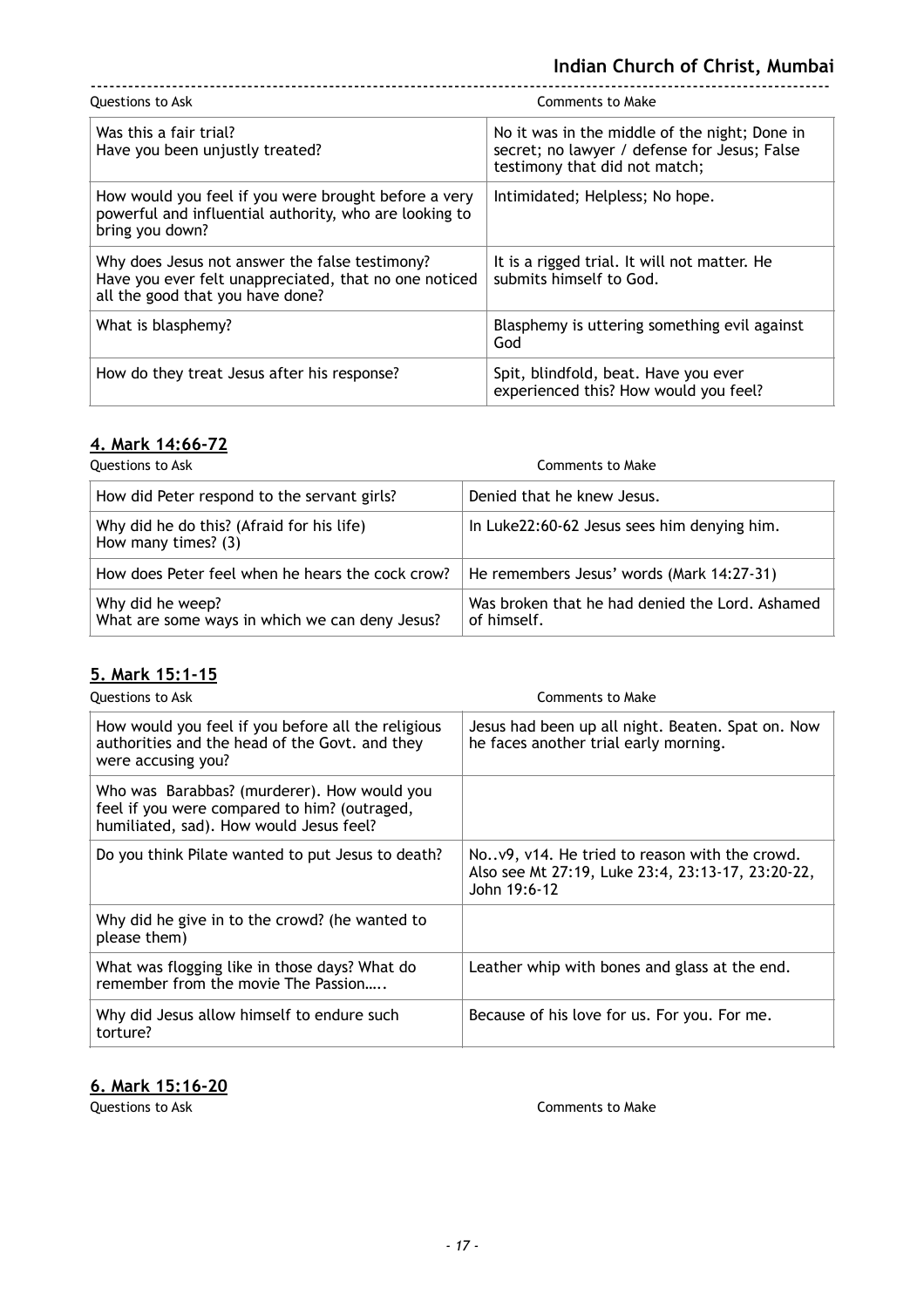| How did the soldiers treat Jesus? (Mocked him).<br>How do you feel when people make fun of you?<br>Why the purple robe and crown of thorns? Why hit<br>him on the head when the thorns were there? (to<br>secure the crown). | Purple was the color of royalty.<br>Crown was supposed to denote kingship.                        |
|------------------------------------------------------------------------------------------------------------------------------------------------------------------------------------------------------------------------------|---------------------------------------------------------------------------------------------------|
| When they take off the robe, what happens to his<br>back?                                                                                                                                                                    | The wounds reopen.                                                                                |
| How do you think Jesus was feeling after this?                                                                                                                                                                               | Totally broken, in great pain, body and mind<br>screaming.                                        |
| Why did he go through this?                                                                                                                                                                                                  | Because he was thinking of us. Personally. By<br>name. To demonstrate that he loves us immensely. |

### **7. Luke 23:32-43**

| Questions to Ask                                                                                                                   | Comments to Make                                                                                                                                                                                     |
|------------------------------------------------------------------------------------------------------------------------------------|------------------------------------------------------------------------------------------------------------------------------------------------------------------------------------------------------|
| How did crucifixion take place? (Nails driven<br>through the feet and hands). Have you ever had an<br>injection? How does it feel? | Excruciating pain. To breathe one has to pull<br>oneself up using the nails. The pain is unbearable,<br>so you sag down. This continues until all the<br>energy is gone and you painfully suffocate. |
| What are the first words that Jesus says? (Father,<br>forgive them)<br>What are your first words when you have had a bad<br>day?   | Incredible. He is still thinking of us (and his<br>tormentors). He wants to save us.                                                                                                                 |
| Why is everyone sneering / mocking him?                                                                                            | They think he is a criminal or someone who has<br>"fancy" thoughts about himself (King, Chosen One)                                                                                                  |
| What do you think made one criminal change his<br>attitude?(Mt 27:44 says both hurled insults)                                     | By the way he saw how Jesus suffered (6 hours on<br>the cross) and by what he uttered on the cross (7<br>sentences)                                                                                  |

## **8. Mark 15:21-39**

| Questions to Ask                                                                                                                                                                                                                                                      | Comments to Make                                                                                                                                                                                                |
|-----------------------------------------------------------------------------------------------------------------------------------------------------------------------------------------------------------------------------------------------------------------------|-----------------------------------------------------------------------------------------------------------------------------------------------------------------------------------------------------------------|
| Why did the Romans force Simon to carry the<br>cross?                                                                                                                                                                                                                 | Jesus was too weak to carry the cross by himself.<br>But he did not ask for help. He embraced the<br>cross.                                                                                                     |
| Who are the different passers-by? What do they<br>say? Why?                                                                                                                                                                                                           | Their idea of God is very different from what God<br>wants us (the world) to know about him.                                                                                                                    |
| Why does darkness come over the whole land<br>(from noon to 3pm)?                                                                                                                                                                                                     | God is making a point here. That the world is full<br>of darkness (sin) and now even the "light of the<br>world" gets extinguished because all the sins come<br>upon him.                                       |
| What words does Jesus cry out in a loud voice?<br>What effort would this have involved?<br>Why did he scream? (God had to abandon his Son<br>because light cannot dwell in darkness). On the<br>cross, something significant happened. Let's see<br>the next passage. | Eloi Eloi<br>Tremendous effort to raise himself up and yell.<br>For the first time in his life he feels the separation<br>from his Father. Up, until this point, the Father<br>was always with him (John 16:32) |

### **9. 1 Peter 2:21-25**

**Questions to Ask** Comments to Make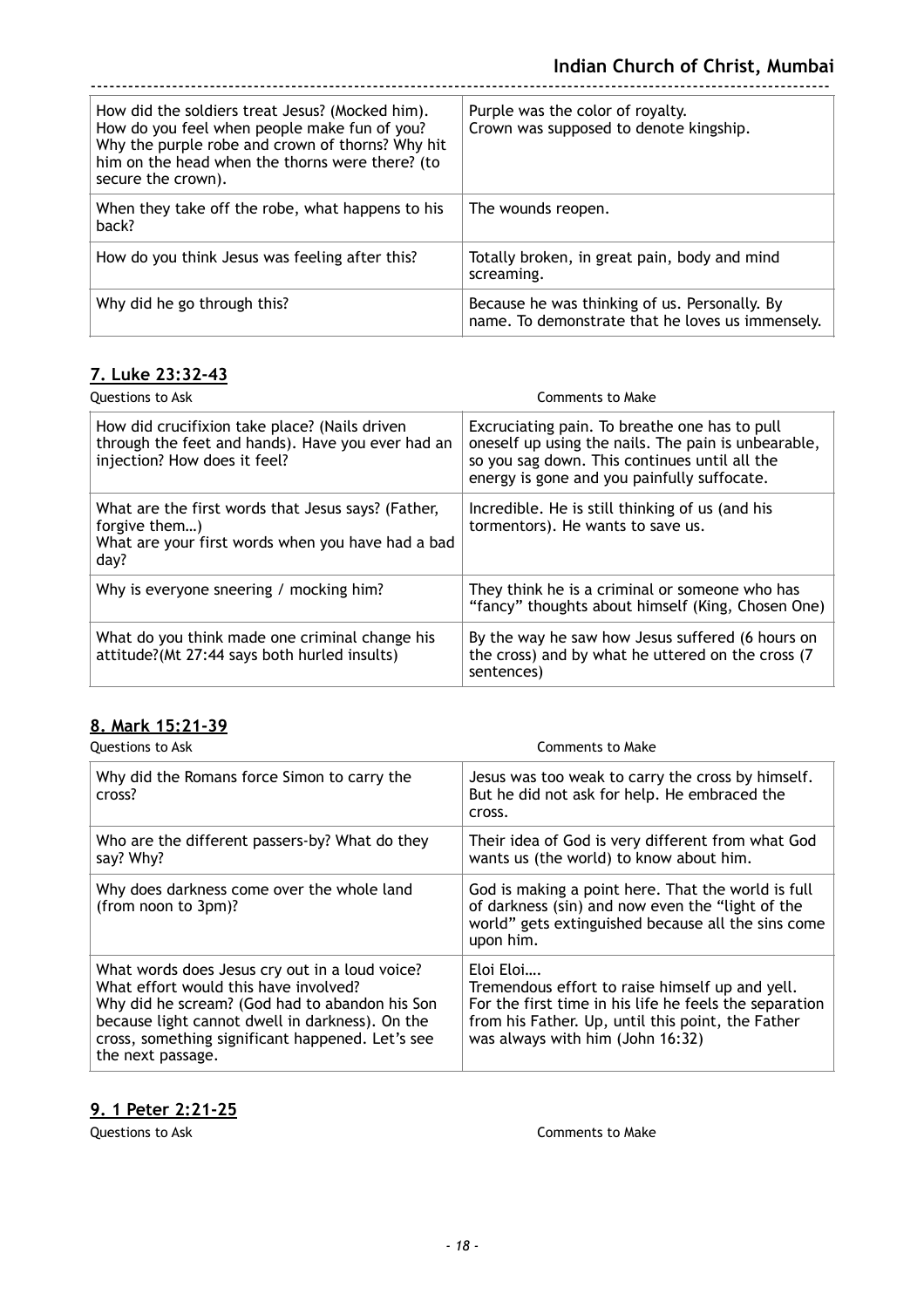| According to v21, why did Jesus have to suffer so<br>much? (to give us an inspiring example to follow)<br>Are you willing to suffer and endure opposition for<br>being a Christian?<br>How did Jesus react to his persecutors?(Silence)<br>How do you react when people insult you?<br>What did he bear on the cross? (our sins)<br>What does Isa 59:1-2 teach us? | When you sin, how do you feel ?(guilty) Imagine<br>feeling all the guilt and shame of all your sins at<br>one time. Imagine feeling the whole world's sins<br>(all the lies, murders, injustice, corruption). Jesus<br>felt the guilt, pain and anguish of all the worldas<br>if he committed the sins.<br>God was not with Jesus as he hung on the cross.<br>Our sins separated him from his Father. We caused<br>the separation. |
|--------------------------------------------------------------------------------------------------------------------------------------------------------------------------------------------------------------------------------------------------------------------------------------------------------------------------------------------------------------------|------------------------------------------------------------------------------------------------------------------------------------------------------------------------------------------------------------------------------------------------------------------------------------------------------------------------------------------------------------------------------------------------------------------------------------|
| Why did Jesus die for us?                                                                                                                                                                                                                                                                                                                                          | His love for us. For us to die to sins and live for<br>righteousness.                                                                                                                                                                                                                                                                                                                                                              |

### **10. 2 Cor 5:14-15**

| <b>Ouestions to Ask</b>                                                               | Comments to Make                                                                                                                                                 |
|---------------------------------------------------------------------------------------|------------------------------------------------------------------------------------------------------------------------------------------------------------------|
| What motivated Paul to follow Jesus? (Christ's<br>love)<br>What should motivate us?   | Paul was compelled (just had to do it) by the love<br>shown to him by Jesus. We also need to be<br>motivated to live new lives because of Jesus' love<br>for us. |
| v15 Why did Jesus die for us?                                                         | So we no longer live for ourselves but for him.                                                                                                                  |
| Whom do most people live for?<br>Who have you been living for?                        |                                                                                                                                                                  |
| Are you serious about following Jesus, now that<br>you know what he has done for you? | Eph 5:1-2 to start living a life of love.                                                                                                                        |

#### **Scripture Memory:**

Lk 23:34 2 Co 5:14-15

Other Scriptures to read for Home Work Isa 52 and 53; Ps 22; Acts 2:22-38; Col 2:13-15; Eph 2:1-10

**Read the Medical account of the Crucifixion. Pray; Set up date and time for the next study.**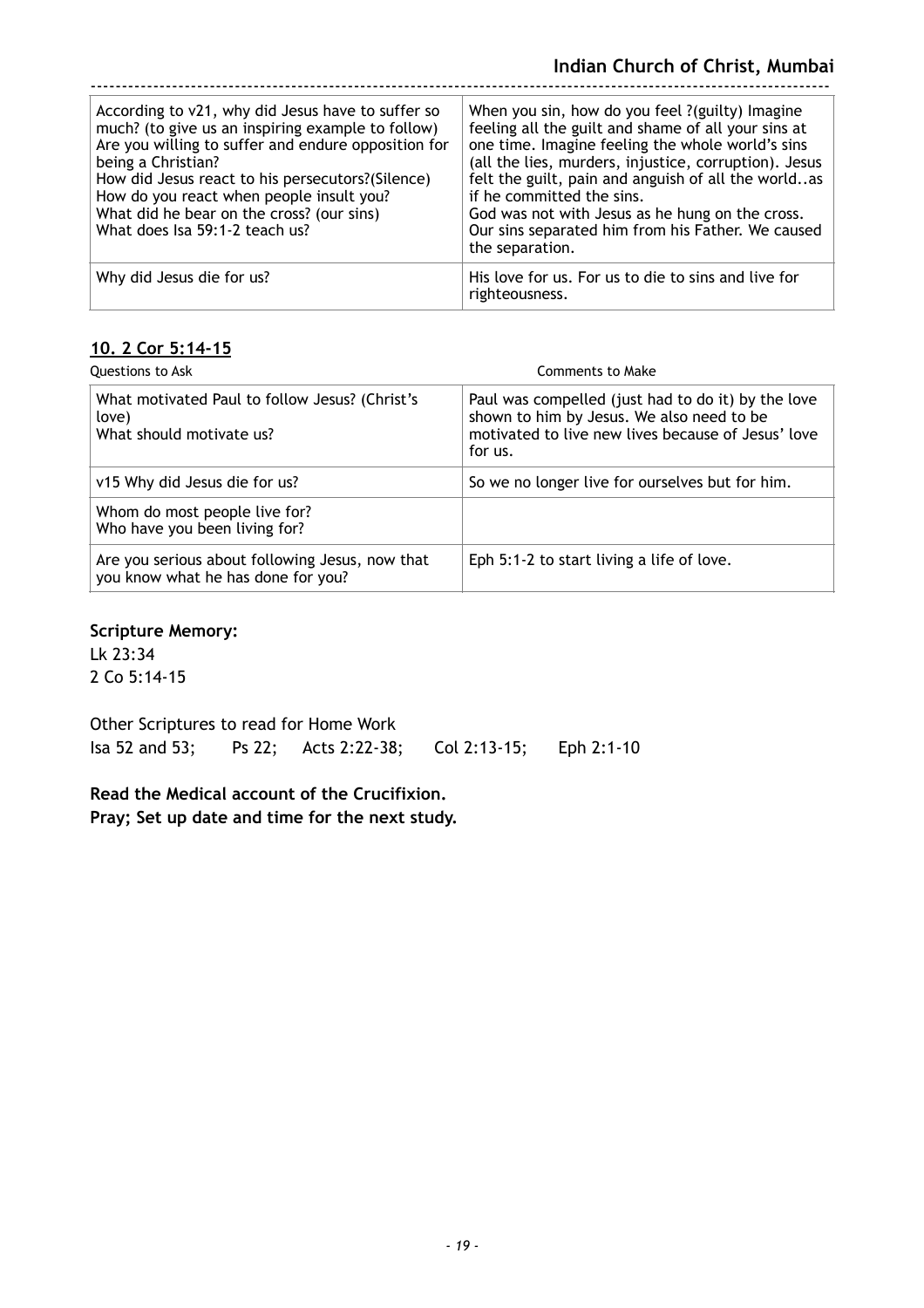#### **Repentance Study:**

**Purpose**: To understand biblical repentance, what it means to turn from a sinful life to a godly life. To repent means to "turn one's mind"…understanding how you have lived in the past and changing your mindset, now that you know what Jesus has done for you.

**Opening Question:** How do you feel about what Jesus has done for you? Do you want to repent? (Repentance is the right response to the grace of God demonstrated by the death of Jesus on the cross)

#### **1. Luke 13:1-5**

| Questions to Ask                                                                                                                         | Comments to Make                                                                                                                                                                                                                        |
|------------------------------------------------------------------------------------------------------------------------------------------|-----------------------------------------------------------------------------------------------------------------------------------------------------------------------------------------------------------------------------------------|
| What are the two options available that Jesus tells<br>the people? (Repent or Perish).<br>According to Jesus, who needs to repent? (All) | The people were asking / thinking that if you died<br>horribly then you were a worse sinner than others.<br>Jesus' point is - don't think how others died. Think<br>about yourself. Have you repentedand stop<br>worrying about others. |
| What does it mean to repent? (to turn one's mind)                                                                                        | A change of heart and change of mind. Not just<br>"feeling" sorry.                                                                                                                                                                      |
| What happens if you don't repent? Perish. Means?<br>(to diespirituallybe cut off from God)<br>Why doesn't everyone repent?               | God does not force his will on us. 2 Pet 3:9 He is<br>patient with XXXX not wanting XXXX to perish but<br>to come to repentance. (XXXX - the person<br>studying name)                                                                   |

#### **2. Acts 26:20-21**

| Questions to Ask                                                                                                                                         | Comments to Make                                                                                                           |
|----------------------------------------------------------------------------------------------------------------------------------------------------------|----------------------------------------------------------------------------------------------------------------------------|
| What does Paul tell King Agrippa?<br>How long does it take for a person to repent? (It is<br>a decision, takes an instantthe effect lasts a<br>lifetime) | That everywhere he went he preached to all -<br>1) Repent; 2) Turn to God and 3) prove their<br>repentance by their deeds. |
| Is repentance only about giving up sin?                                                                                                                  | Noit also involves actively doing good. Draw the<br>Repentance diagram. (Make a U turn)                                    |
| How can you tell if someone has repented? (they<br>prove it be their deeds). Will people notice? What<br>would they notice?                              | A change in mind must lead to a change in<br>behaviour. Otherwise it is shallow, or just a<br>feeling.                     |
| Have you ever had a significant change in your behaviour - a time when everyone said, "You've<br>changed"                                                |                                                                                                                            |

#### **3. 2 Cor 7:8-11**

| Questions to Ask                                                                         | Comments to Make                                                                                                                                                                                                                                                                                                          |
|------------------------------------------------------------------------------------------|---------------------------------------------------------------------------------------------------------------------------------------------------------------------------------------------------------------------------------------------------------------------------------------------------------------------------|
| What are the 2 types of sorrow? (Worldly, Godly)<br>What is the difference between them? | Worldly sorrow: Sorry you got caught; Feeling<br>bad but no intention of changingand this leads<br>to death. (Getting caught without a ticket;<br>crossing a Red traffic light). We rationalize our<br>sin, have self-pity, pride.<br>Godly sorrow - sorry you have hurt God and you<br>changeand this leads to salvation |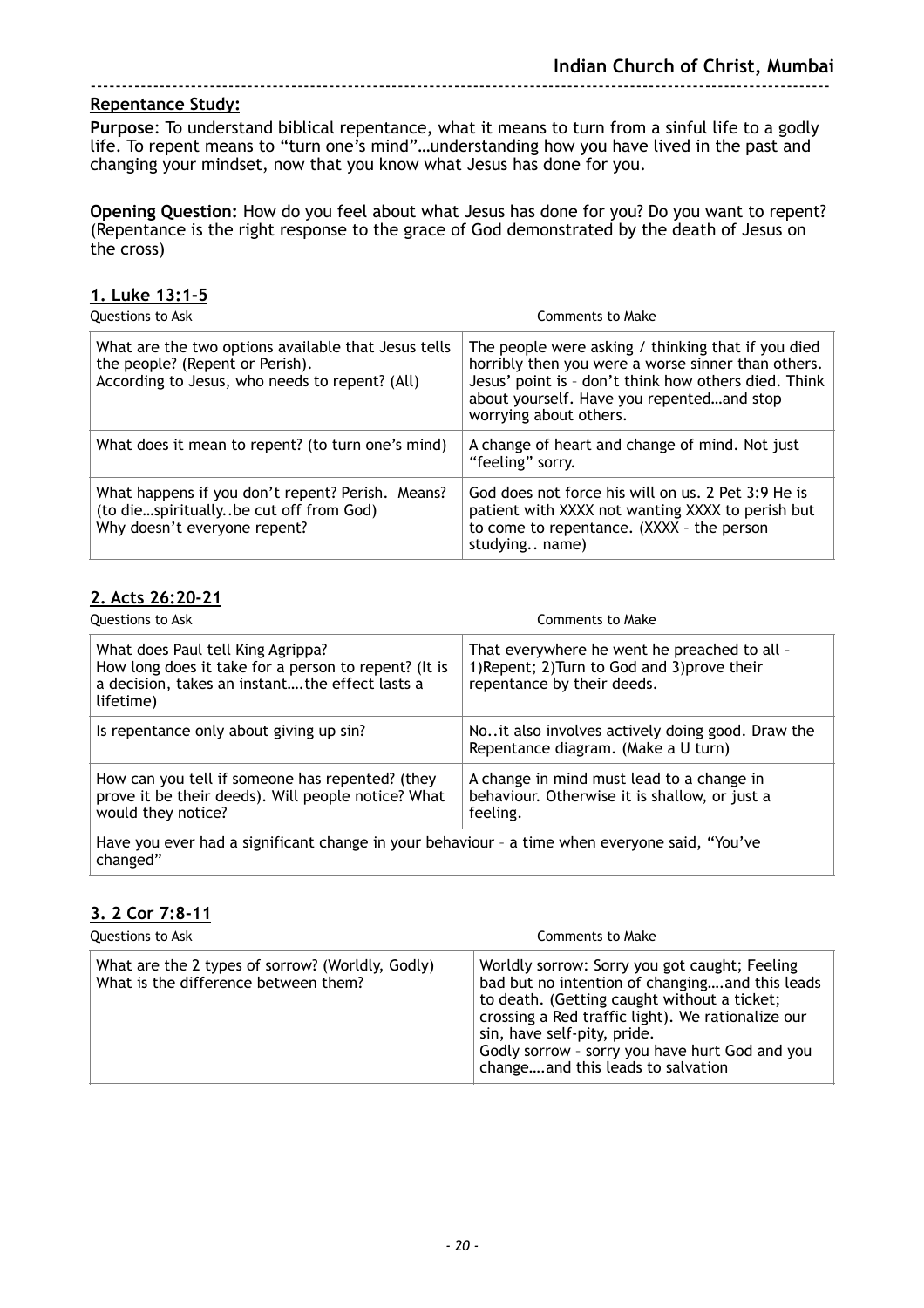| What qualities does godly sorrow produce?<br>Earnestness = sincerity / seriousness (about<br>changing)<br>Eagerness = keen to clear yourself, not delaying<br>Indignation = you are upset about your sin; anger<br>Alarm = shock (like in fire alarm or morning alarm),<br>you act urgently<br>Longing = intense desire to put things right<br>Concern $=$ a zeal to change<br>Readiness to see justice done $=$ eager to put things<br>right that are wrong; | If someone has these qualities they would not<br>have to be pressurized to repent, they will be<br>self-motivated. |
|---------------------------------------------------------------------------------------------------------------------------------------------------------------------------------------------------------------------------------------------------------------------------------------------------------------------------------------------------------------------------------------------------------------------------------------------------------------|--------------------------------------------------------------------------------------------------------------------|
| Are you eager to do the will of God or do you have to be persuaded and pleaded with, to change?                                                                                                                                                                                                                                                                                                                                                               |                                                                                                                    |

## **4. Mt 5:29-30**

| Questions to Ask                                                                                                                                                                   | Comments to Make                                                                                                                                                                                                                                                                                    |
|------------------------------------------------------------------------------------------------------------------------------------------------------------------------------------|-----------------------------------------------------------------------------------------------------------------------------------------------------------------------------------------------------------------------------------------------------------------------------------------------------|
| This passage shows a radical attitude towards eliminating sin and a zeal to do the will of God.                                                                                    |                                                                                                                                                                                                                                                                                                     |
| Is Jesus telling us literally to "gouge out our eyes"<br>or "cut off our hands"?                                                                                                   | No. if this was literal there would be a lot of blind<br>people and one-handed people $\bigodot$ The world's<br>attitude towards sin is that it is OK. God's attitude<br>is that sin is wrong and must be dealt with<br>drastically. The "world" will think you are crazy<br>but you must hate sin. |
| Do you have any sins to pluck out or cut off from<br>your life?                                                                                                                    | SHARE: talk about painful decisions you have<br>made, how you repented, what you did, how you<br>felt.                                                                                                                                                                                              |
| Do you have God's radical attitude towards sin - a<br>radical aversion?<br>Have you repented the way the Bible teaches?<br>How many people do you know who have truly<br>repented? |                                                                                                                                                                                                                                                                                                     |

#### **5. Acts 3:19**

| Questions to Ask                                                                       | Comments to Make                                               |
|----------------------------------------------------------------------------------------|----------------------------------------------------------------|
| What happens when you repent? (you get<br>refreshed)                                   |                                                                |
| What would this feel like?                                                             | Clear conscience, no guilt, burdens lifted, peace<br>with God. |
| Where does repentance come from? (God)                                                 |                                                                |
| What follows repentance? (forgiveness of sinnot<br>covered here but in the next study) |                                                                |

#### **Scripture Memory:**

Acts 26:20 2 Cor 7:10 Acts 3:19

Other Scriptures to read for Home Work: 2 Tim 2:24-26 Rom 12:1-2 Acts 5:30-31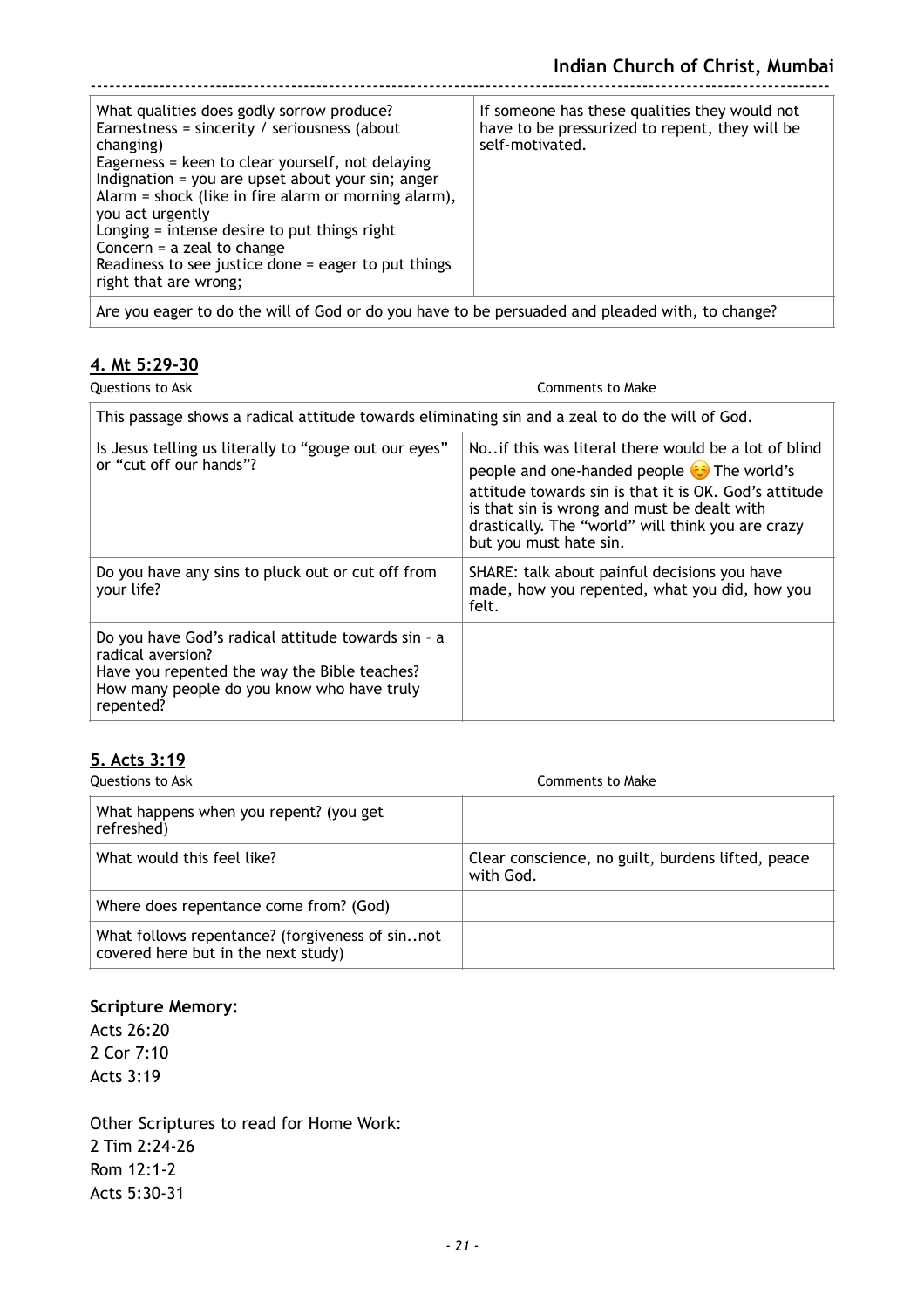**Pray; Set up date and time for the next study.**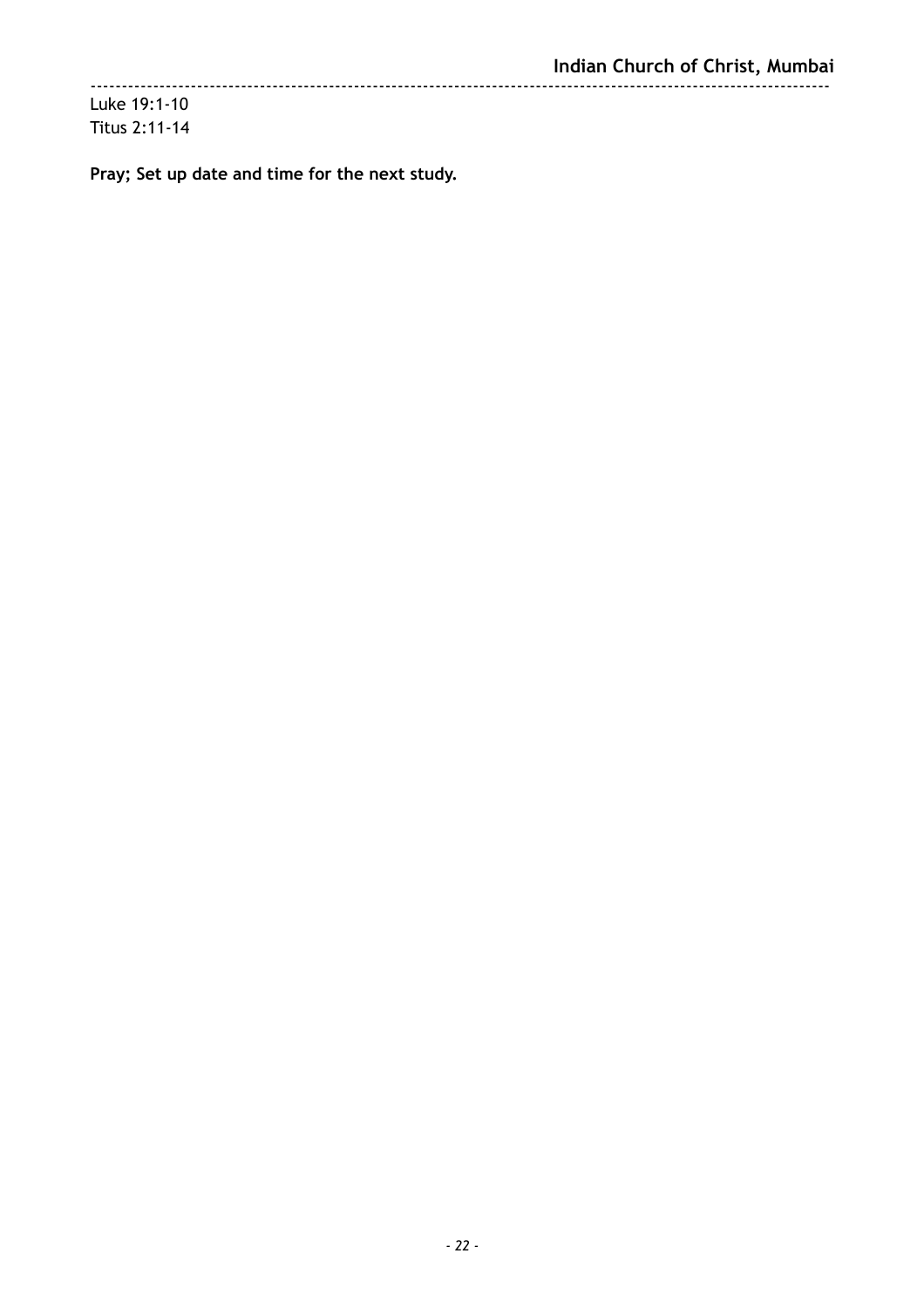**Purpose**: To help a person understand how we participate in the death, burial and resurrection of Jesus Christ and get forgiveness of sins through baptism.

**Opening Question:** Have you repented? Are you committed to repentance and discipleship? Have you ever been baptized? Tell me about that.

#### **1. Acts 2:36-41** This is the day the church started.

| <b>Questions to Ask</b>                                                                                                                 | <b>Comments to Make</b>                                                               |
|-----------------------------------------------------------------------------------------------------------------------------------------|---------------------------------------------------------------------------------------|
| How did the people feel at the end of Peter's<br>sermon?                                                                                | Guilty, convicted, cut to the heart                                                   |
| What was Peter's command to them?                                                                                                       | Repent and be baptised                                                                |
| What did he say would happen if they did this?                                                                                          | They would be forgiven and receive the Holy<br>Spirit                                 |
| Does this command apply only to the people of that<br>time?                                                                             | No, otherwise he would not say the promise is for<br>everyone. It applies today.      |
| If you are baptized but you do not repent, will you<br>be saved? (No)<br>If you repent but are not baptized, will you be<br>saved? (No) |                                                                                       |
| Why is it important to be forgiven? (to go to heaven)<br>At what point is a person forgiven? (at baptism, not<br>before)                |                                                                                       |
| Why is it important to receive the Holy Spirit?                                                                                         | To help us fight sin, be faithful. The HS<br>guarantees our inheritance (Eph 1:13)    |
| Can you receive the "indwelling" of the Holy Spirit<br>before you are baptized?                                                         | No. How can you receive the Spirit to guarantee<br>salvation if you are not forgiven? |

#### **2. John 3:1-5**

| Questions to Ask                                             | Comments to Make                       |
|--------------------------------------------------------------|----------------------------------------|
| Who was Nicodemus? (Jn 3:1) What does he tell<br>Jesus?      |                                        |
| To enter God's kingdom, what has to happen acc. to<br>Jesus? | Be born again (not a physical rebirth) |
| What elements are involved in being born again?              | Water and spirit (Jn3:5)               |
| When and where does this occur?                              | At baptism. 9Acts 2:28)                |

#### **3. Mt 28:18-20**

| Questions to Ask                                                               | Comments to Make                                                                                                                                                                           |  |
|--------------------------------------------------------------------------------|--------------------------------------------------------------------------------------------------------------------------------------------------------------------------------------------|--|
| Who is baptism for? (people being made into<br>disciples).                     | People who are old enough to understand. First<br>you make disciples, then you baptize them. This<br>is a command of Jesus. His last words.                                                |  |
| If someone has NOT decided to be a disciple, should<br>they get baptized? (no) | Babies, people who don't understand what it<br>means to be a disciple, people who have not<br>repented, those who do not understand the<br>significance of baptism should not be baptized. |  |
| This verse is covered in the Discipleship study. Review, if necessary.         |                                                                                                                                                                                            |  |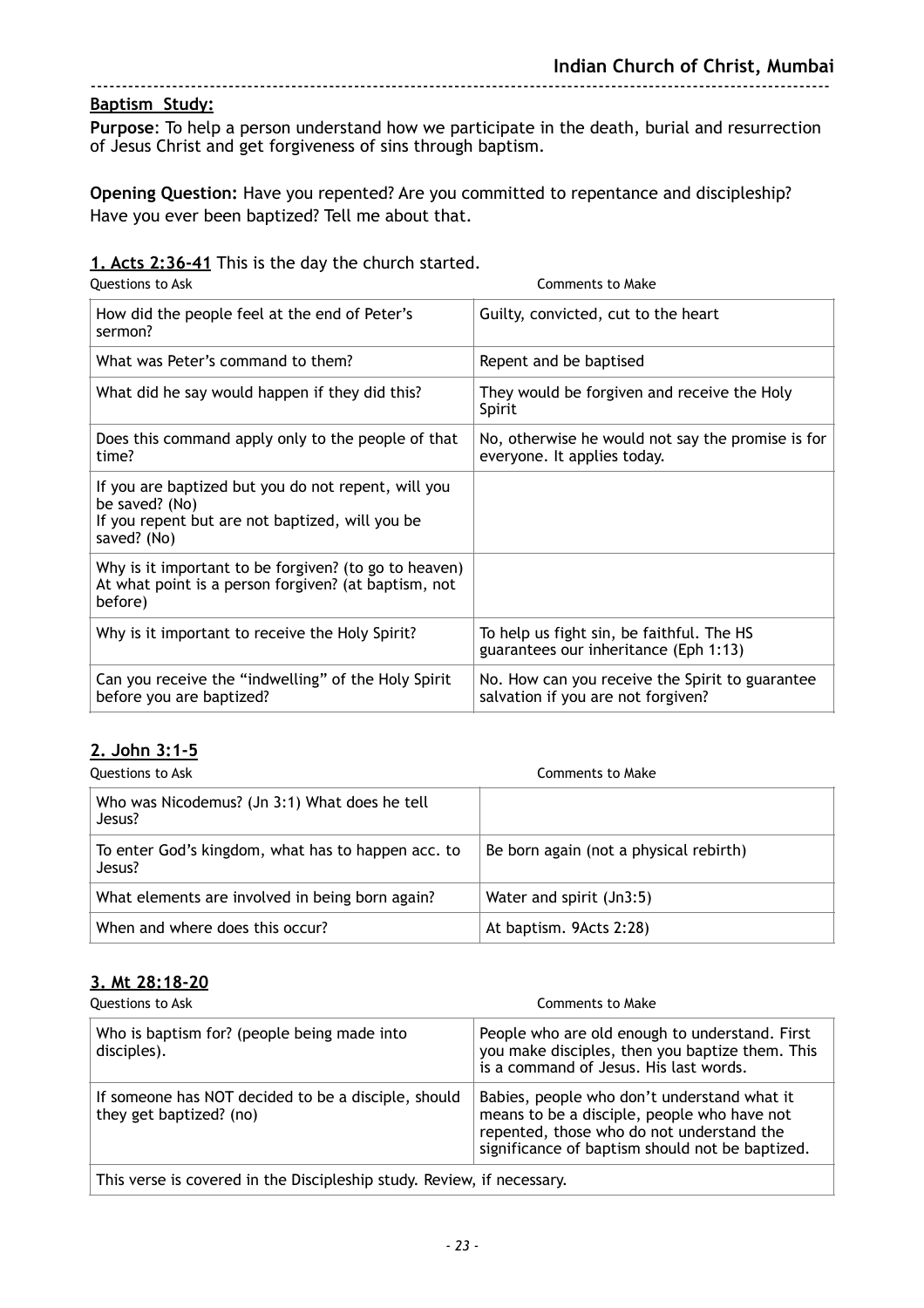### **4. Rom 6:3-7**

| Questions to Ask                                                                                                                                           |                                                                                                                                                                                | <b>Comments to Make</b>                                                                                                                             |  |
|------------------------------------------------------------------------------------------------------------------------------------------------------------|--------------------------------------------------------------------------------------------------------------------------------------------------------------------------------|-----------------------------------------------------------------------------------------------------------------------------------------------------|--|
| What happens when we are baptized?                                                                                                                         | We join Jesus in his death, his burial and his resurrection.<br>(Draw a sketch of the cross/burial/resurrection of Jesus and<br>connect it with our old life/baptism/new life. |                                                                                                                                                     |  |
| Baptism is a participation in the death, burial and resurrection of Jesus Christ. Our new life begins after<br>baptism, after our sins have been forgiven. |                                                                                                                                                                                |                                                                                                                                                     |  |
| How confident can we be in our salvation if we obey<br>this teaching?                                                                                      |                                                                                                                                                                                | Very confident. v5 If we have been united with<br>him in a death like his, we will certainly also be<br>united with him in a resurrection like his. |  |

### **5. Acts 8:26-40: (The Ethiopian Eunuch)**

| <b>Questions to Ask</b>                                                                                                             | <b>Comments to Make</b>                                                                                                         |
|-------------------------------------------------------------------------------------------------------------------------------------|---------------------------------------------------------------------------------------------------------------------------------|
| What was the Ethiopian eunuch's (EE) attitude to<br>learning?                                                                       | Was committed, travelled all the way to<br>Jerusalem, believed in the Bible, humble (asked<br>Philip to explain the scriptures) |
| Why did the EE bring up the subject of water and<br>baptism?                                                                        | As Philip explained the good news, he must have<br>told him about baptismthat is why the EE asked<br>the question.              |
| Why was he urgent to get baptized? (Why not wait<br>till he reached Ethiopia, have a grand ceremony,<br>invite the Queen, etc. etc) | He understood he would remain lost until he got<br>baptized. He was urgent in wanting to get his sins<br>forgiven.              |
| How did he feel after he was baptized? (Joyful)<br>Why did he go on his way rejoicing? (he was<br>forgiven)                         |                                                                                                                                 |

### **6. Acts 16:13-15; (Lydia) and Acts 16:25-35 (The Philippian Jailer).**

| Questions to Ask                                                                                                            | Comments to Make                                                                                                                                         |  |
|-----------------------------------------------------------------------------------------------------------------------------|----------------------------------------------------------------------------------------------------------------------------------------------------------|--|
| Describe Lydia. (v14). Who opened her heart to respond?<br>(God)                                                            |                                                                                                                                                          |  |
| How did she respond to the message? (got<br>baptized)<br>Why didn't she wait? (wanted salvation)                            | Lydia was also able to influence her whole<br>household. After baptism, she was gracious and<br>invited Paul and his companions to stay at her<br>house. |  |
| What time was it in v25? (midnight)<br>In $v35$ ? (daylight)<br>So when was the jailer baptized? (some time in-<br>between) | About the Philippian jailer.                                                                                                                             |  |
| Why choose such a radical time? (it was urgent, it<br>was necessary to be saved)                                            | Paul spoke the word of the Lord to him and all the<br>others in his house v32.                                                                           |  |
| How did he feel after baptism (joyful)                                                                                      | Also his whole family were baptized.                                                                                                                     |  |

### **5. Acts 22:1-16**

| Questions to Ask                                 | Comments to Make                                      |
|--------------------------------------------------|-------------------------------------------------------|
| What was Paul like before he became a Christian? | $\vert$ A violent persecutor of the church (Acts 8:3) |
| What happened to him on the road to Damascus?    | Jesus appeared to him                                 |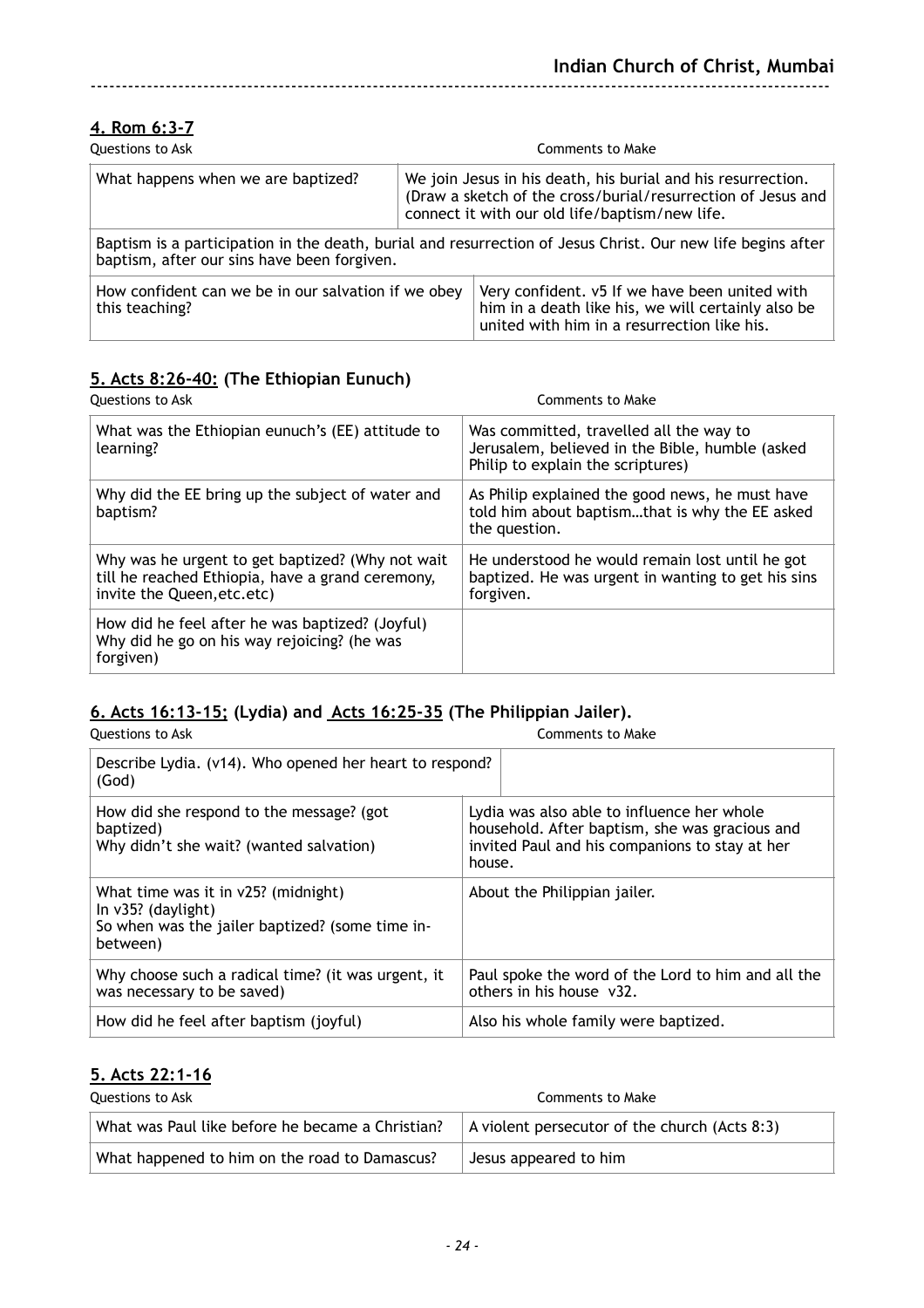| Did he believe in Jesus, once Jesus spoke to him?<br>(Yes)<br>Was he saved just because Jesus appeared and<br>spoke to him? (No)                                                                             | He says "Lord".                                    |  |
|--------------------------------------------------------------------------------------------------------------------------------------------------------------------------------------------------------------|----------------------------------------------------|--|
| What was he instructed to do? (Get up and go to<br>Damascus). Was he saved yet? (No)                                                                                                                         | Acts 9:9-12 says he fasted for 3 days and 3 nights |  |
| Does fasting and prayer save you? (No)                                                                                                                                                                       |                                                    |  |
| When did Paul get saved? (Acts 22:16)                                                                                                                                                                        | When his sins were washed away, at baptism.        |  |
| So Paul believed in Jesus, obeyed him, fasted and prayed for 3 days, was healed of his blindnessyet<br>he was not saved because his sins were not forgiven. In his testimony he says he was baptized and his |                                                    |  |

he was not saved because his sins were not forgiven. In his testimony he says he was baptized and his sins were washed away. What do you think you need to do, based on this study?

When would you like to be baptized? Why do you want to be baptized?

| <b>Scripture Memory:</b> |                                         |             |                           |
|--------------------------|-----------------------------------------|-------------|---------------------------|
| Acts 22:16 Jn 3:5        | Acts 2:38                               | Rom $6:3-4$ |                           |
|                          | Other Scriptures to read for Home Work: |             |                           |
| Acts 9:1-20              | Gal 3:26-27                             |             | Col 2:11-12 1 Pet 3:18-22 |
|                          |                                         |             |                           |

**Pray; Set up date and time for the next study.**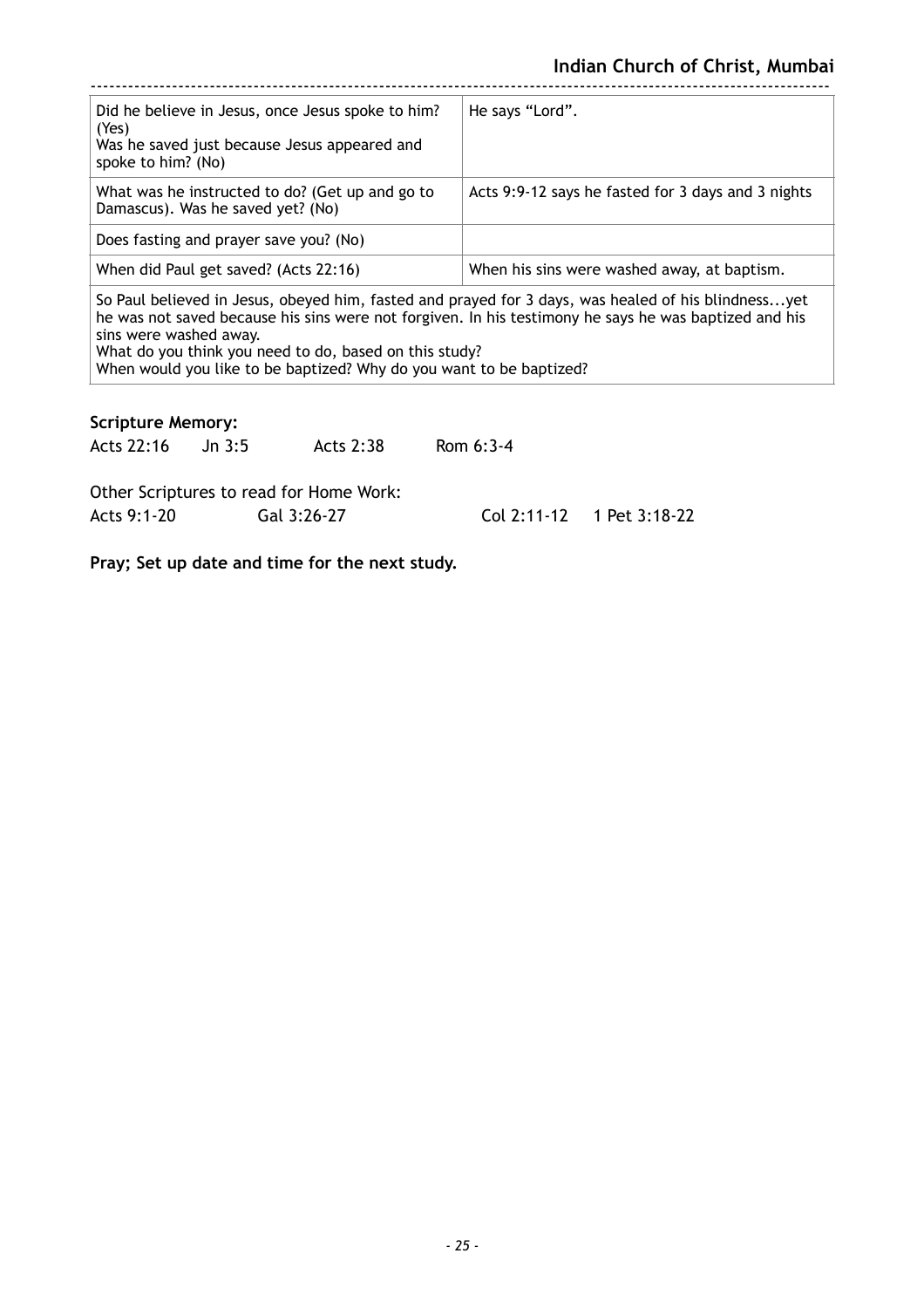**Purpose**: To teach that every baptized disciple becomes a member of Christ's body, united with Jesus (the Head) and his followers (His Body).

**Opening Question:** What is your impression of what the church is meant to be?

Comment: There are many false views and impressions of church today, shaped by 2000 years of traditions. This study will help us understand what God's vision for the church is. The Greek word for church is "ecclesia" which means "a calling out" or "an assembly" or a "gathering of people for a specific purpose".

#### **1. Col 1:18**

| <b>Questions to Ask</b>                                                                                                   | <b>Comments to Make</b>                                                                                                                                                                                                                                                                                                                                             |
|---------------------------------------------------------------------------------------------------------------------------|---------------------------------------------------------------------------------------------------------------------------------------------------------------------------------------------------------------------------------------------------------------------------------------------------------------------------------------------------------------------|
| How is the church described here? (A Body)<br>Who is the head of the church? (Jesus)                                      | The Head is not the Pope or the Bishop or a<br>woman or a politician, etc. The Head is Jesus.                                                                                                                                                                                                                                                                       |
| If Jesus is the Head of the body (church) what does<br>that tell us about his function? (he tells the body<br>what to do) |                                                                                                                                                                                                                                                                                                                                                                     |
| What should the church do? (obey his commands)                                                                            |                                                                                                                                                                                                                                                                                                                                                                     |
| How can you tell if a church is a true church<br>belonging to Jesus? (it obeys his teachings)                             | A true church obeys Jesus' teachings. A false<br>church will not.                                                                                                                                                                                                                                                                                                   |
| If a church teaches things that are contradictory to<br>the Bible, can it be a true church?(No)                           | Many churches teach wrong things today - things<br>not based on the Bible. This means they disregard<br>the Head                                                                                                                                                                                                                                                    |
| Have you ever seen 1 head with multiple bodies? Or<br>Many heads and one body?                                            | Explain - there are many denominations and<br>divisions in Christianity today. During the apostles<br>time there was just one body (church) and one<br>head (Jesus). Today because of personality<br>conflicts, egos, differences in doctrine, fights,<br>etc. there are many "churches". But we must be<br>able to recognize a TRUE church from the false<br>ones. |

#### **2. Eph 2:19-21**

| Questions to Ask                                                | Comments to Make                                                                                              |
|-----------------------------------------------------------------|---------------------------------------------------------------------------------------------------------------|
| How are God's people (the church) described here?               | Fellow-citizens, God's household, a temple                                                                    |
| If we are God's household, what does that mean?                 | We belong there, we are part of the family. We<br>are close. We care for one another.                         |
| What is the church built upon? (apostles, prophets,<br>Jesus)   | $OT + NT$ (this is where their teachings are<br>found). The Bible is the authority on matters of<br>doctrine. |
| How can you be sure that a church is a real church of<br>Jesus? | It obeys the Bible's teachings.                                                                               |
|                                                                 | SHARE: what the church means to you.                                                                          |

#### **3. 1 Cor 12:12-27** The church is compared to a physical body.

| Questions to Ask                            | Comments to Make                                                                    |
|---------------------------------------------|-------------------------------------------------------------------------------------|
| How do we get to be a part of the body? v13 | We are baptized into it. There is 1 body and this<br>$\perp$ represents the church. |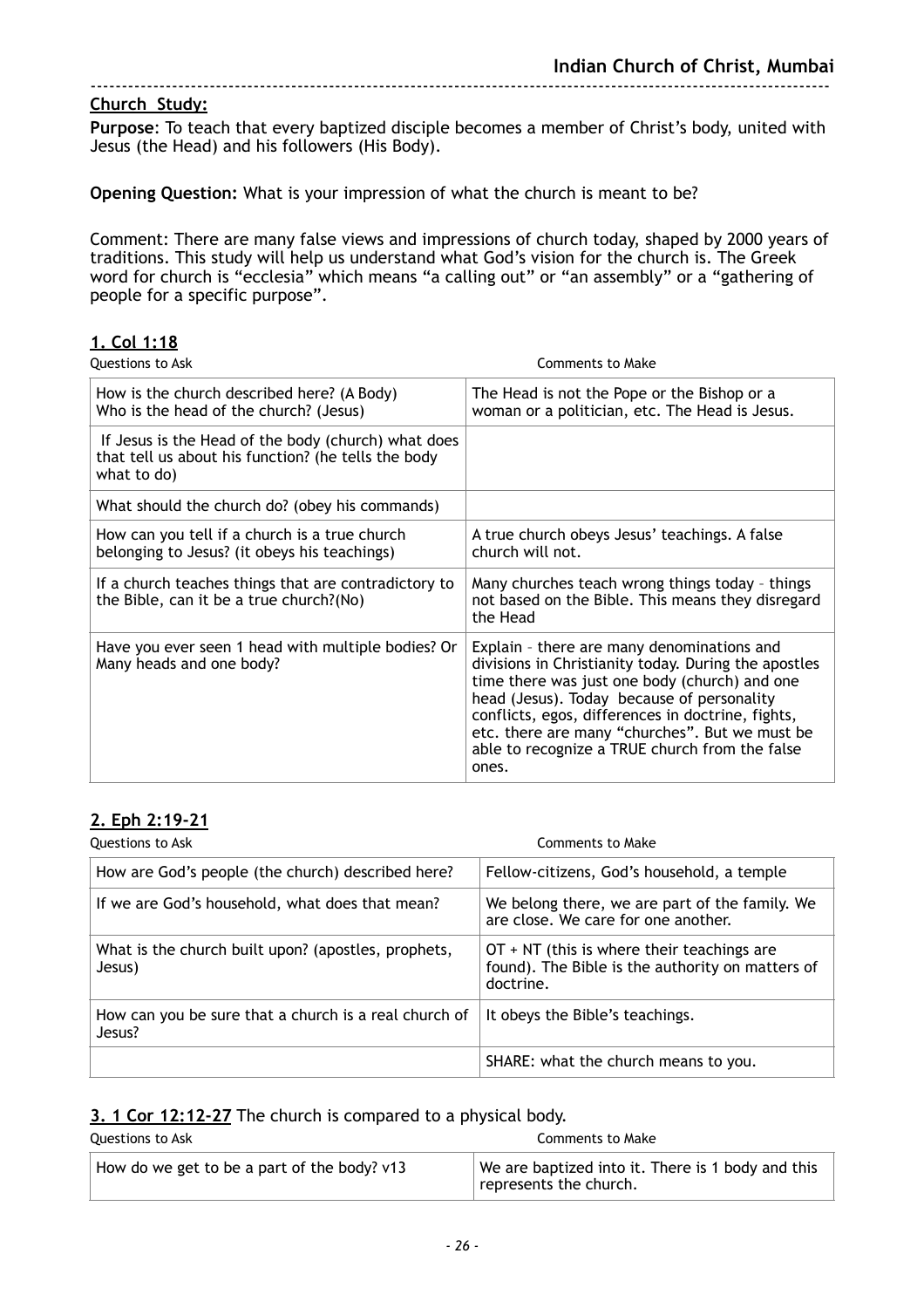| What does this passage teach about us as parts of<br>the body?                                                  | We are all different and we all have a role to<br>play in the life of the church. All play a role. All<br>are important.                                                                                             |
|-----------------------------------------------------------------------------------------------------------------|----------------------------------------------------------------------------------------------------------------------------------------------------------------------------------------------------------------------|
| Does the body need its parts? (Yes) What would<br>happen if one of the parts became separated from<br>the body? | That part would shrivel up and die. Therefore<br>you need the church and the church needs you.                                                                                                                       |
| What does v25 mean?                                                                                             | No division in the church; equal concern for all.<br>If there is conflict Mt 18:15-17 teaches us how to<br>resolve it.                                                                                               |
| What do you understand by v27?                                                                                  | As members of Christ's body, we are connected<br>to each other, no matter what our background is.<br>We need to have great relationships with the<br>other parts and be engaged with all and<br>fellowship with all. |
| In what ways can you contribute to the body<br>(church)?                                                        | SHARE:                                                                                                                                                                                                               |

## **4. Heb 3:12-14**

| Questions to Ask                                                                                          | <b>Comments to Make</b>                                                                                                                                                                                                                             |
|-----------------------------------------------------------------------------------------------------------|-----------------------------------------------------------------------------------------------------------------------------------------------------------------------------------------------------------------------------------------------------|
| Who is supposed to "see to it" that the heart does<br>not get hard?                                       | Each one of us. Not just the church leaders but<br>every church member.                                                                                                                                                                             |
| What is a hard heart?                                                                                     | Does not get broken about sin. (Explain about<br>calluses on hand or foot). You don't feel anything<br>after a while.                                                                                                                               |
| If we are to "see to it" what does this mean?                                                             | We take the initiative, we help each other out,<br>study, warn, encourage, etc. This is serious, not<br>optional.                                                                                                                                   |
| How often should we be talking to one another?                                                            | Daily.                                                                                                                                                                                                                                              |
| How do you feel about being open about your sin,<br>heart?<br>About asking others about their sin, heart? | SHARE: about your own struggles to be open; the<br>blessings that come from having heart-to-heart<br>talks.                                                                                                                                         |
|                                                                                                           | All Christians sin, but the sin does not have to<br>become a habit. Being open keeps the heart soft<br>towards sin, helps to live a repentant lifestyle and<br>continually experience the joy of forgiveness. This<br>is an issue of salvation v14. |
| The church helps us to stay away from sin, stay repentant and help us be our best for God.                |                                                                                                                                                                                                                                                     |

## **5. Heb 10:24-25**

| Questions to Ask                                                                                                                                            | Comments to Make                                                                                                                                                    |
|-------------------------------------------------------------------------------------------------------------------------------------------------------------|---------------------------------------------------------------------------------------------------------------------------------------------------------------------|
| What does it mean to "spur" one another on?                                                                                                                 | To urge; to exhort, inspire, stimulate;                                                                                                                             |
| How can we do this to our brother / sister?                                                                                                                 | Think (before coming to the meeting) what can I<br>say to this person to encourage him; how can I<br>help him; write notes, cards, share a scripture,<br>etc. SHARE |
| How does it feel to be encouraged by someone<br>else?<br>How do you feel about receiving biblical input that<br>will result in greater love and good deeds? | You feel good.<br>It is an upward callto do more.                                                                                                                   |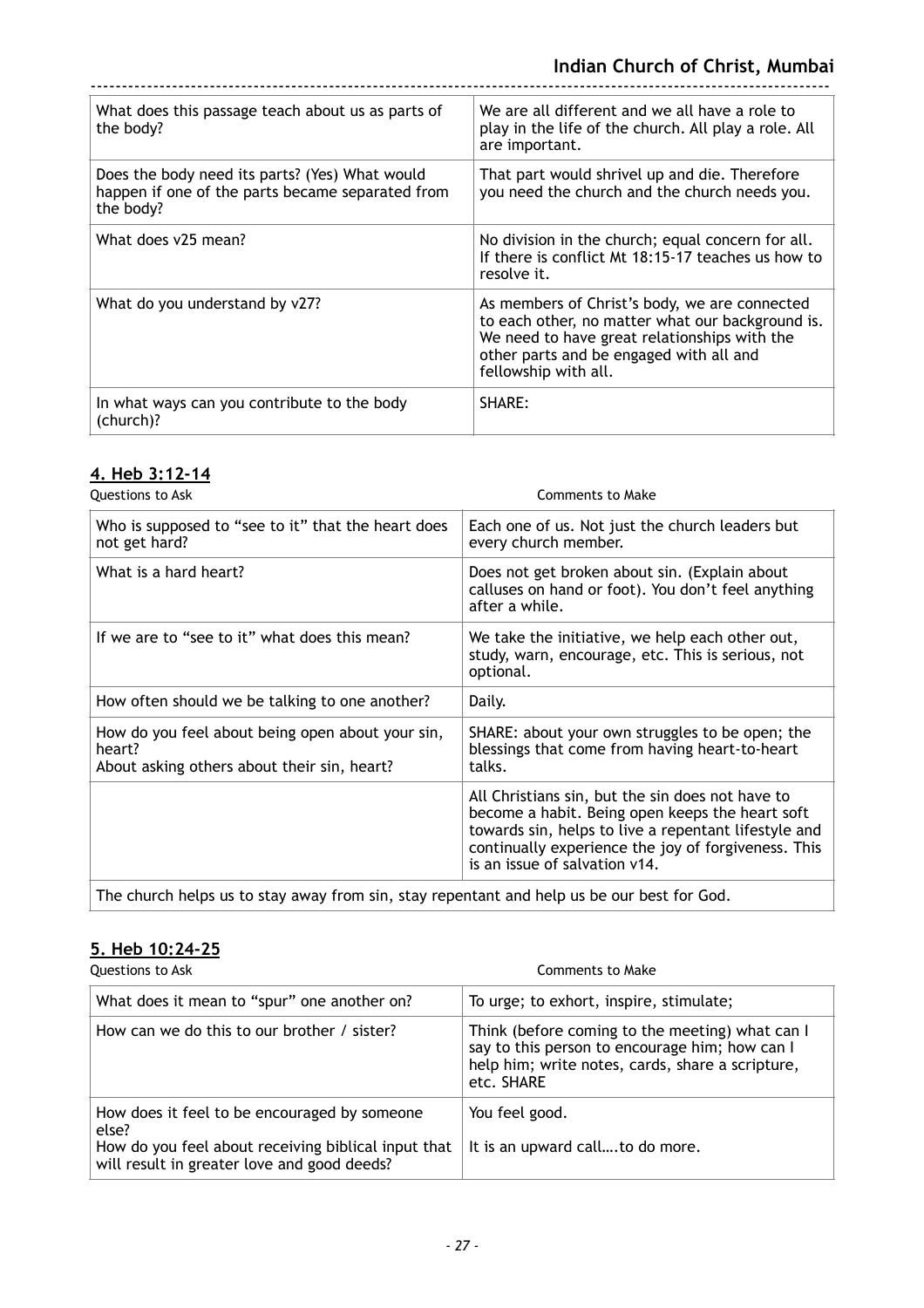| Why is missing meetings described as a bad habit?                                                                                                                                                                 | It results in you slowly drifting away from the<br>body. |
|-------------------------------------------------------------------------------------------------------------------------------------------------------------------------------------------------------------------|----------------------------------------------------------|
| How do you feel about coming to all the meetings<br>of the body?                                                                                                                                                  | Sunday, mid-week, family devos, etc                      |
| What could keep you away? How could you ensure<br>you make it to all the meetings?                                                                                                                                | Job, family commitments, hobbies, distractions           |
| Coal Illustration: A coal removed from the fire will not stay hot for long. We are living coals who need to<br>be around one another a lot to keep the fire burning. (We need one another to be our best for God) |                                                          |

**6. Heb 13:7, 17**

| Questions to Ask                                                                                        | Comments to Make                                                                                                                                                                                                  |
|---------------------------------------------------------------------------------------------------------|-------------------------------------------------------------------------------------------------------------------------------------------------------------------------------------------------------------------|
| Why remember your leaders who taught you?<br>What can you imitate about them? (their faith)             | So you can appreciate them. Thank them. Pray for<br>them.                                                                                                                                                         |
| Why obey leaders?<br>Why submit to their authority? How can you make<br>their work a joy, not a burden? | They have to give an account to God about you.<br>Because they urge you to do what is right.<br>By helping out, taking initiative to do things,<br>studying with others, taking notes, visiting the<br>sick, etc. |

## **7. Acts 2:42-27** The early church, our inspiration

| <b>Ouestions to Ask</b>                                                                                                                                                                             | Comments to Make                                                                                                                                     |
|-----------------------------------------------------------------------------------------------------------------------------------------------------------------------------------------------------|------------------------------------------------------------------------------------------------------------------------------------------------------|
| What would it have been like to be part of that<br>church?<br>What were the members devoted (addicted) to?<br>What else did they do? How often did they meet?<br>What was the result? (more growth) | <b>Exciting</b><br>4 things.<br>2 Co 8:7 God loves a cheerful giver. Our giving<br>supports the body as we reach out to a world in<br>need of Jesus. |
| Do you want to be part of a church trying to be<br>like this?                                                                                                                                       | Talk about ICOC.                                                                                                                                     |
| What will it take for you to be part of the church?<br>How do you feel about that?                                                                                                                  |                                                                                                                                                      |
| What changes can you make so that you can play<br>your full part in the body of Christ?                                                                                                             |                                                                                                                                                      |

#### **Scripture Memory:**

Heb 3:12-13 Heb 10:24-25 Col 1:18

Other Scriptures to read for Home Work: 1 John 1:5-10 John 17:20-26 John 13:34-35 Rom 12:4-8 Eph 4:1-16

**Pray; Set up date and time for the next study.**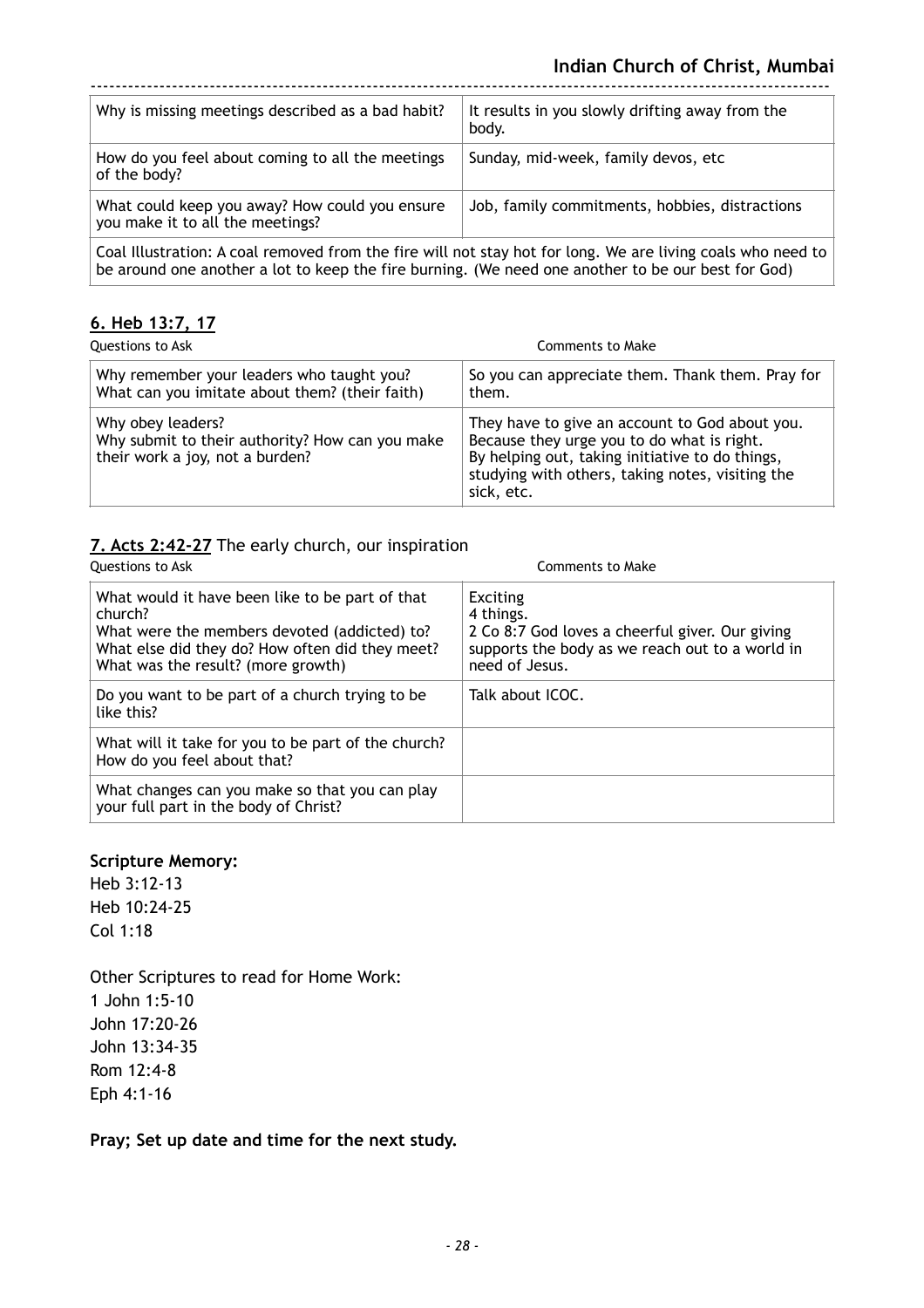**Purpose:** To see whether the person is ready to follow Jesus as Lord of his life.

Jesus taught that anyone wanting to follow Him should first "estimate the cost" (Luke 14:28-33). While we cannot judge the motives of the heart as only God can, it is the goal of this study to help the seeker to fully understand their decision and to truly repent before baptism (Acts 2:38-41).

The following are a number of areas to be discussed with those seeking to be baptized and become part of the church.

#### **I. God's Plan for Salvation:**

(What is God's plan of salvation? How does one become a Christian? Can a baby be baptised? Can you become a Christian by "praying Jesus into your heart"?)

Acts 2: 36-41

1) Baptism is an adult decision.

2) A person must hear message (belief/faith), repent, be baptized for forgiveness of sins and Holy Spirit in order to be saved.

3) There is no other practice in the scriptures for being saved. While God is the judge of all men and churches (not us) we must be faithful to the scriptures and fellowship only with those who have followed God's plan for salvation and live according to His word.

#### **II. Personal Relationship with God:**

(Your walk with God is the most important area of your life. It is possible that one become weak and fall away – Heb 2:1. What can you do to stay strong in your walk with God?)

Matthew 4:4 / Mark 1:35 / 2 Timothy 2:15 / II Timothy 3:16-17

1)Discipleship is a lifelong relationship with God that does not end even at death! Every disciple needs to maintain their own personal relationship with God. Daily devotion to God through prayer and reading of God's word is the standard for all disciples.

#### **III. Relationship with God's Church:**

(What is the mission of the church? Our mission?)

A. The Mission of the Church – Luke 19:10 / II Corinthians 5:10-21 / Matt 28:18-20

(Are you willing to be open about your life, be humble, take advice, take correction?) B. Discipleship – Hebrews 3:12-13

(How should your relationships be with others? Why should you attend all meetings of the body?) C. Fellowship - Acts 2: 42-47 / Hebrews 10:23-25 – Sunday Service / Midweek / Small Groups

(Who should you marry? Why?)

D. Dating and Marriage – II Corinthians 6:14-17- Disciples date and marry other Disciples

(How can you serve others? What talents do you have? What can you start doing?) E. Serve with your Gifts – Ephesians 2:8-10 / Romans 12:4-8

(The church is supported by its members. How much can you give monthly?) F. Financial Support – Acts 2:45 / Like 6:38 /Luke 11:42 / Malachi 3:8-10 / I Corinthians 9:13-14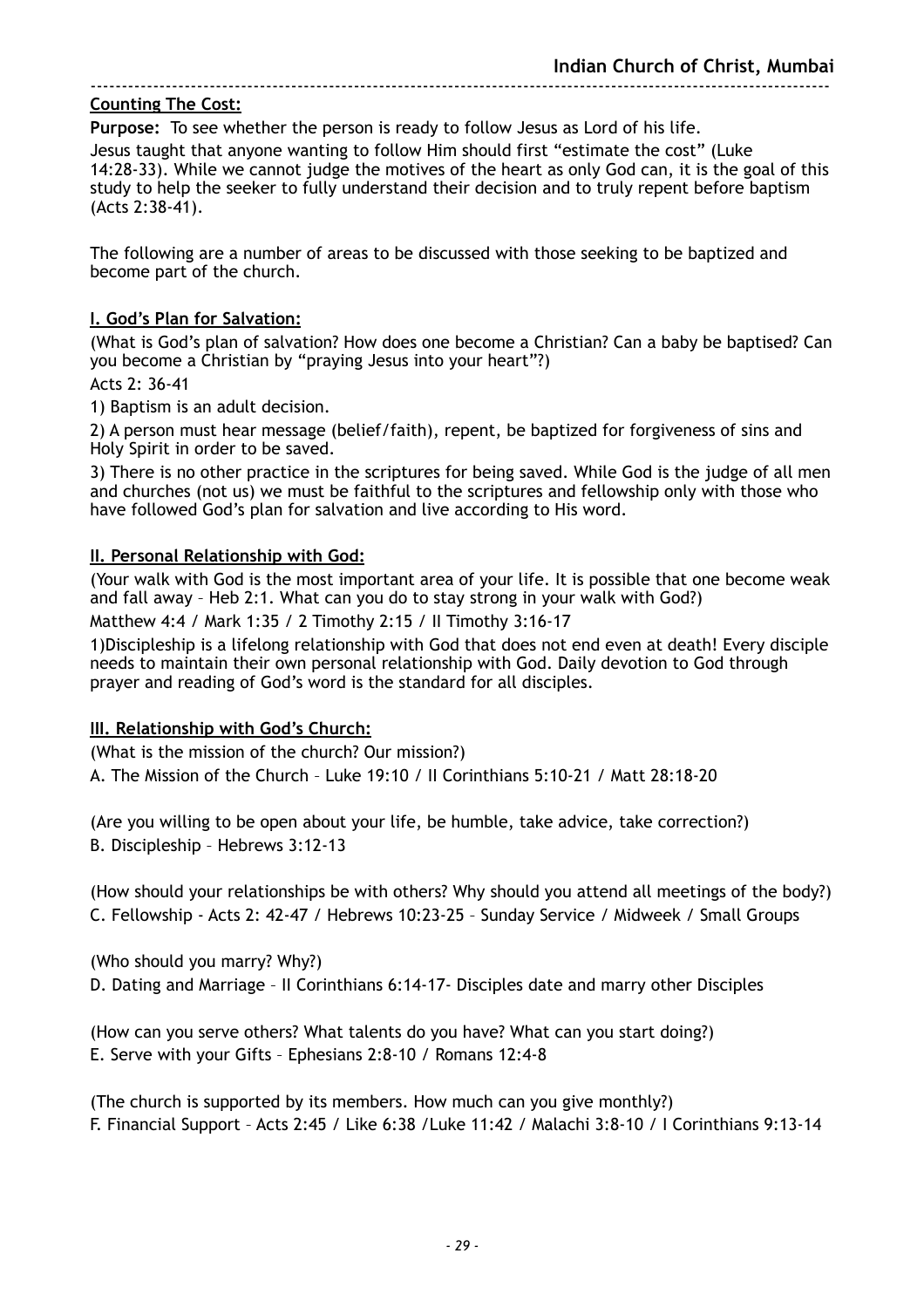**Purpose**: To teach the seeker who God is. It is important to make sure we DO NOT focus on who God is NOT.

Acts 17:24-30 v.24 What is talked about God here? Does people want a God whom they control?

v.25

What is talked about God here? Who is the giver here and what has he given you?

v.26 Can you explain? Who determined the times and places? Who is the reason you are here in Mumbai? Why is that God planned this so minutely?

v.27 Why did God do this? Why did God do this to you? What does God want you to do? Why should you seek? Who is He for you?

v.28 Who is God for you? What do you mean by offspring? Who are you today? Who gave you all you have?

v.29-30 What is told about God here? Who is NOT God here?

What is God calling you to do today? Turn to Him, change the direction, change the mind ...

God is NOT idol. Reference scriptures: Psalms 135:15-17 *The idols of the nations are silver and gold, made by human hands. 16 They have mouths, but cannot speak, eyes, but cannot see. 17 They have ears, but cannot hear, nor is there breath in their mouths.* 

Jeremiah 10:5 *Like a scarecrow in a cucumber field, their idols cannot speak; they must be carried*